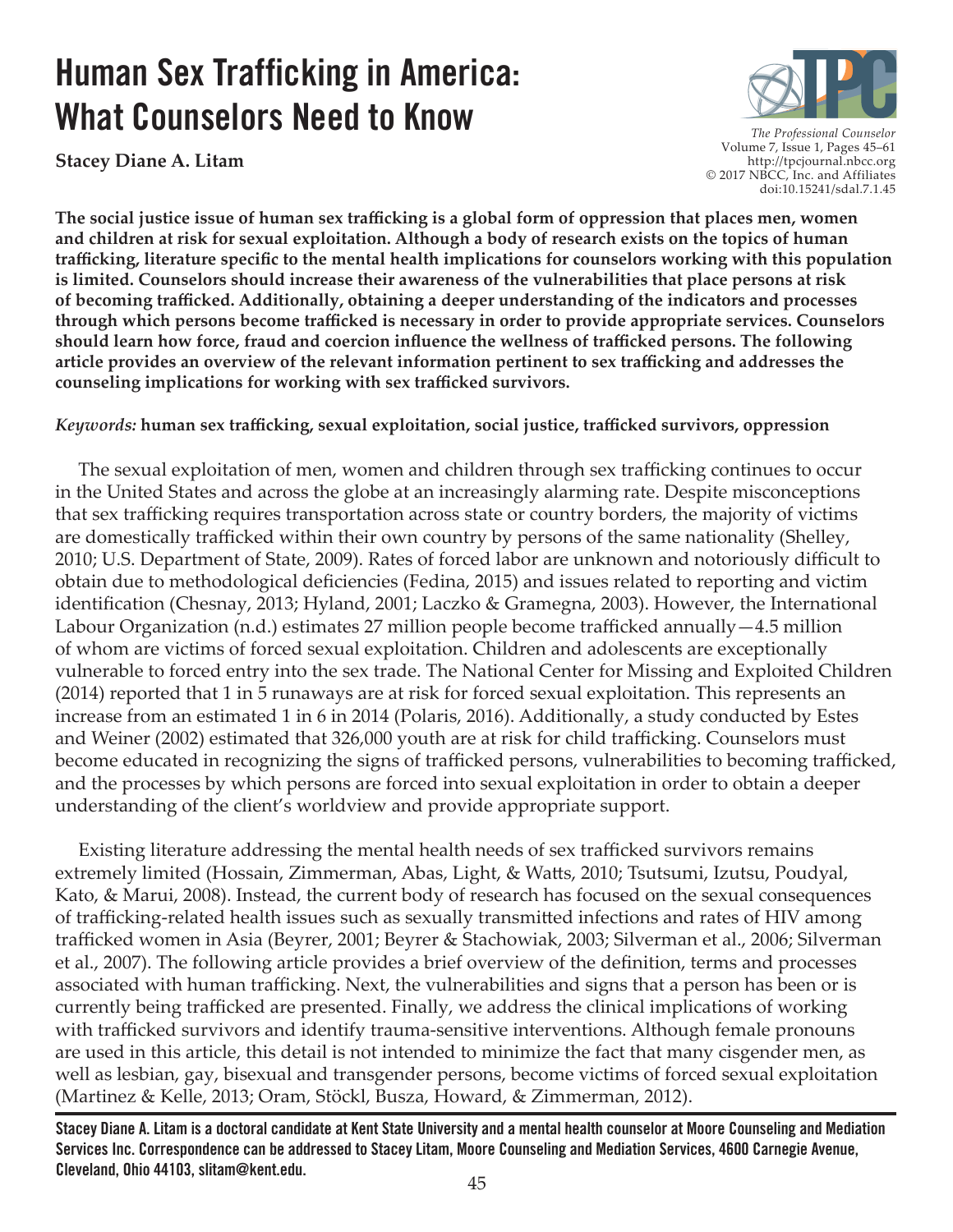# **Definition, Terms and Processes of Sex Trafficking**

 Despite the growing awareness of modern day slavery, the act of human trafficking is not a new phenomenon. In Imperial Rome, it has been estimated that between 30–40% of the Roman population was comprised of slaves trafficked from nearby countries such as Thrase, Gaul, Britain and Germany (Collingridge, 2006). In fact, during the height of the Roman Empire, wars were fought solely to procure more slaves (Cahill, 1995; Goldsworthy, 2006). Human trafficking was not limited to European countries. Beginning in 1619, both White and African slaves were taken from their countries and imported to Virginia to help construct the colonies (D. Davis, 2006; Jordan & Walsh, 2007). Human trafficking and modern day slavery are acts of social injustice that have historically exploited men, women and children.

 According to the Trafficking Victims Protection Act (U.S. Department of State, 2000), the act of human trafficking refers to the recruitment, harboring, transportation, provision or obtaining of a person for commercial sex through force, fraud or coercion, or in which the person induced to perform a sex act is under 18 years of age. Despite common misconceptions, for an act to be considered sex trafficking, forced movement across the state is not required (U.S. Department of State, 2000). Sex trafficking includes a wide variety of traditionally accepted forms of labor, including commercial sex, exotic dancing and pornography (Logan, Walker, & Hunt, 2009). The following sections address the three components of control associated with human trafficking, namely *force, fraud* and *coercion*. Specific strategies used by traffickers to obtain and maintain control also are described.

#### **Force**

 As defined by the United States Department of Health and Human Services (2012), *force* pertains to the physical restraint or serious physical harm that traffickers use to obtain and maintain control. According to Chesnay (2013), methods of force are typically used to break down the victim's spirit. Examples of force as a means of control include rape, physical violence, intimidation, physical confinement and restricted freedom (Williamson & Prior, 2009; Zimmerman et al., 2008). Traffickers may introduce an addiction to an illicit substance or use existing drug or alcohol addictions to force persons into exploitative circumstances (Raphael & Ashley, 2008; Raymond et al., 2002; Whitaker & Hinterlong, 2008; Williamson & Prior, 2009; Zimmerman, 2003). According to findings by Whitaker and Hinterlong (2008), victims' resistance often leads to additional or more forceful control mechanisms used by traffickers. For example, traffickers may initially use physical or sexual violence and increase the severity (e.g., burning or torturing victims) when disobeyed. Additionally, Whitaker and Hinterlong discovered the presence of gendered patterns of control or the concept that different strategies are used when eliciting compliance from men and women (e.g., use of threats to community members and drug addiction in men, and threats to family relationships and references about the world being dangerous in women). It is important to note that not all trafficked persons experience physical suffering (Aradau, 2004; Belser, 2005).

#### **Fraud**

*Fraud*, or the use of false promises to lure persons into the human trafficking industry, is another method used by traffickers to control and exploit their victims (United States Department of Health and Human Services, 2012). Although fraud is typical in labor trafficking scenarios (e.g., women are offered appealing job opportunities overseas as a nanny or model and then forced into prostitution upon arrival), this tactic also is employed within sex trafficking scenarios (Belser, 2005; Whitaker & Hinterlong, 2008). Traffickers may recruit children from low-income families by promising parents that their children will be safer, better cared for and taught a useful skill or trade (Albanese, 2007;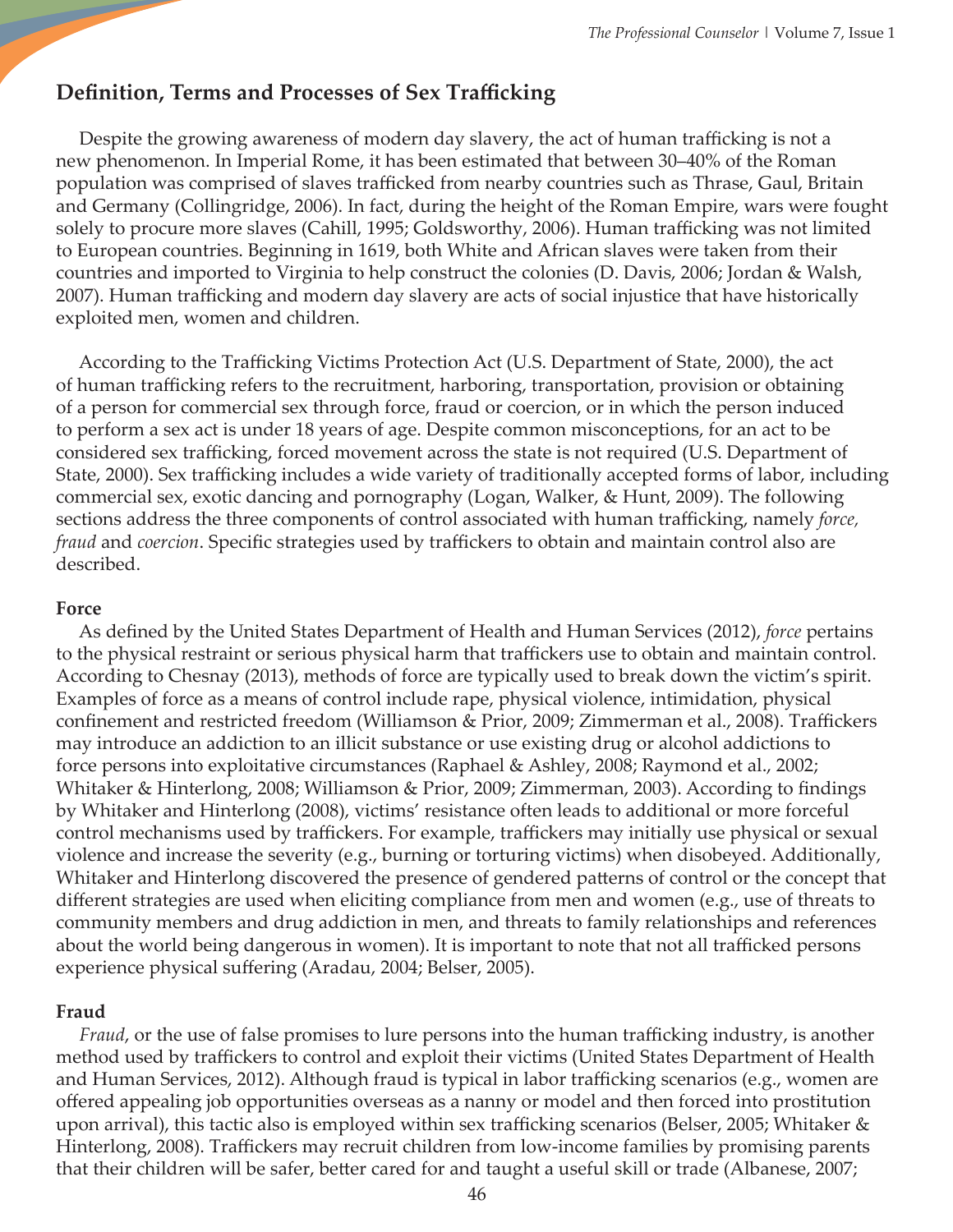U.S. Department of State, 2009). Once recruited, victims enter into debt bondage and are promised freedom upon repayment to traffickers for their services (Williamson et al., 2010). Unfortunately, the result of debt bondage is a never-ending cycle from which victims cannot escape (Chesnay, 2013). Upon incurring a debt, persons in forced labor scenarios become trapped as traffickers enforce high interest rates, withhold payment, and charge for miscellaneous expenses such as the cost for food, transportation, condoms, and other supplies (International Labour Organization, 2005). Albanese (2007) described one case in which traffickers used fraud after recruiting two girls from Vancouver, British Columbia, and transporting them to Hawaii. In this scenario, the traffickers withheld the girl's passports and threatened to circulate photographs of them engaging in sex acts in order to obtain their compliance. For many victims of forced labor, fraud is a strategy used by traffickers to exploit dreams or hope for a better life (U.S. Department of State, 2009).

#### **Coercion**

*Coercion*, or using threats of physical harm or physical restraint against a person, is another context of control associated with human trafficking (United States Department of Health and Human Services, 2012). Coercion can take the form of direct physical violence or be psychological in nature (Logan et al., 2009; U.S. Department of State, 2009). In many cases, traffickers coerce victims by threatening to harm their families if they do not comply with their demands (Whitaker & Hinterlong, 2008; Williamson & Prior, 2009). Coercive tactics can directly exploit cultural beliefs, such as the case described by Whitaker and Hinterlong (2008) in which a victim believed she had to obey a trafficker because he kept a lock of her hair. Homeless youth who lack resources (e.g., food, protection, drugs) become coerced by adults that provide shelter and later demand "payment" in the form of sex (Hagan & McCarthy, 1997, p. 48). Although some victims are controlled by traffickers, others are coerced into sexual exploitation by boyfriends, girlfriends and friends (Hagan & McCarthy, 1997; Widom & Kuhns, 1996). Traffickers may coerce their victim's compliance through the use of a grooming process (Herman, 1992) in which a connection is forged between victims and their traffickers in order to produce intense loyalty (Priebe & Suhr, 2005). When threats, force or coercion is used for the purpose of exploitation, victim consent is not relevant (Logan, 2007).

 **The grooming process.** The seasoning, or grooming, process refers to the progression of power used by traffickers to control their victims and, in some cases, forge a trauma bond (Smith, Vardaman, & Snow, 2009). Similar to "Stockholm syndrome," in which hostages relate to and defend their captors (Smith et al., 2009), trauma bonding is a form of coercive control in which traffickers instill a sense of fear as well as gratitude for being allowed to live (United States Department of Health and Human Services, 2012). As outlined by O'Connor and Healy (2006), the grooming process stages are *ensnaring*, *creating dependence*, *taking control*, and *total dominance.* During the ensnaring phase, traffickers begin to identify themselves as a trustworthy and valuable person in the victim's life (O'Connor & Healy, 2006). Traffickers may provide favors, purchase expensive gifts, show affection and enter into a romantic relationship with the victim (Albanese, 2007). For many adolescents, this façade may represent the only affirming, reliable and secure relationship in their lives, and victims quickly find themselves emotionally invested. Next, traffickers create dependence. During this process, victims gradually become separated from their families and friends (O'Connor & Healy, 2006). Traffickers may convince victims that other persons in their lives are unreliable or untrustworthy. At the completion of this stage, victims begin to rely solely on their traffickers for support and become isolated from their previous lives (O'Connor & Healy, 2006). The taking control stage is characterized by a shift in the traffickers' behavior from caring and supportive to controlling and possessive (O'Connor & Healy, 2006). The trafficker may begin to use threats, violence and drugs as methods of control and dictate whom the victim sees and where she goes (Whitaker & Hinterlong, 2008). At the end of this stage, traffickers may test the victims' commitment to the relationship and demand that they begin selling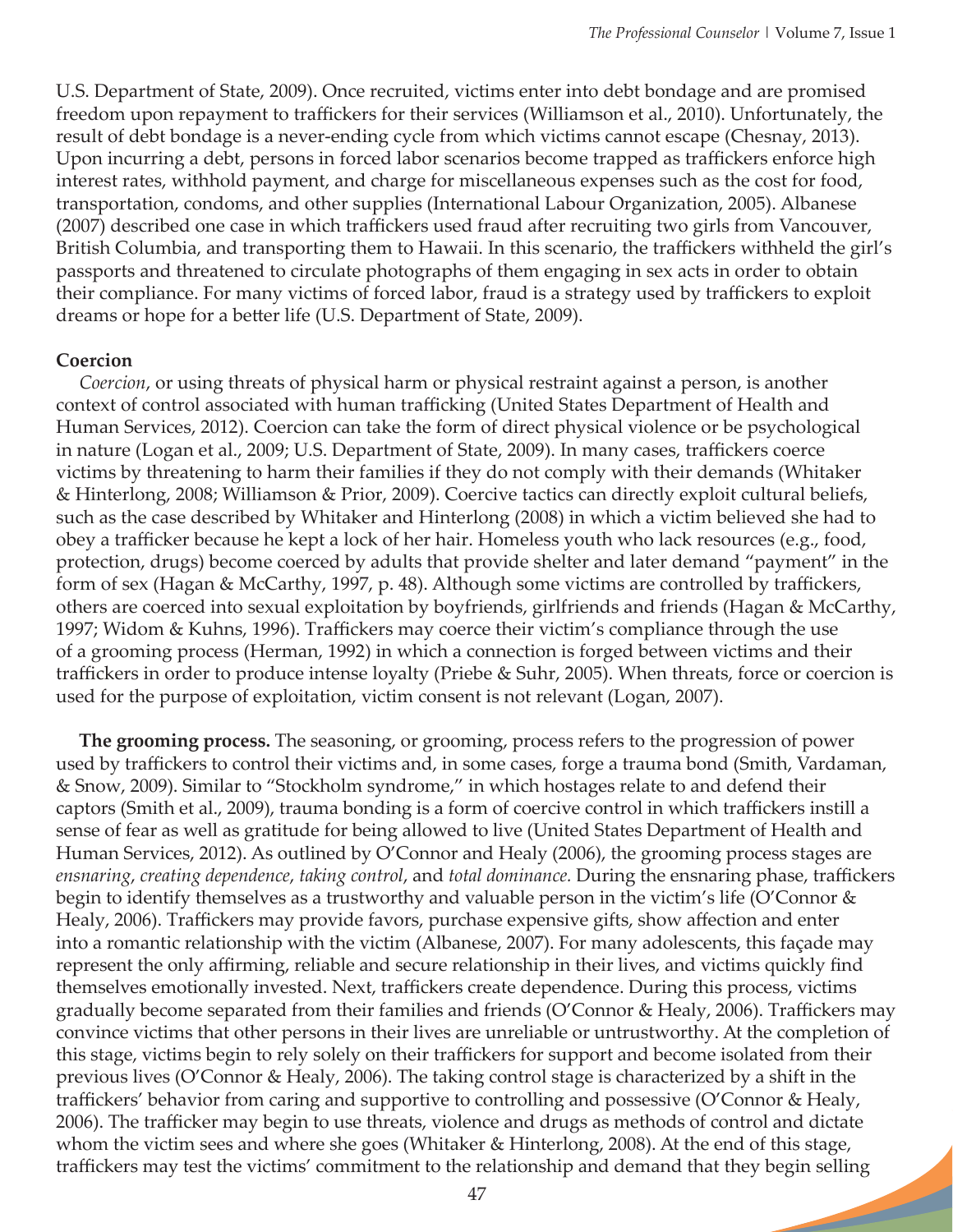commercial sex to prove their love (O'Connor & Healy, 2006). Once victims have become completely dependent on their traffickers and are convinced that the easiest way to earn money and maintain their relationships is through selling sex, total dominance has been achieved (O'Connor & Healy, 2006). Although the grooming process outlined by O'Connor and Healy is a helpful model that represents how many persons become trafficked, these series of stages may not occur in every case. Persons may enter the commercial sex trade through a variety of avenues, and their experiences of becoming trafficked may be consistent with, or distinct from, O'Connor and Healy's model.

## **Contexts of Control**

 Just as variability exists within the stages of grooming, different factors influence whether the grooming process itself results in victim compliance. Traffickers use a variety of recruitment techniques and forms of exploitation to obtain and maintain control (Shelley, 2010). Contexts of control acknowledge the complex associations that influence the relationship between victim and trafficker (Whitaker & Hinterlong, 2008). These factors include the individual resiliencies of trafficked persons, the grooming process, and the methods of force, fraud and coercion used by traffickers (Whitaker & Hinterlong, 2008). According to Whitaker and Hinterlong (2008), the four contexts of control include *control-seeking*, *control mechanisms*, *controllability* and *resistance.* The context of control-seeking refers to the trafficker's desire to limit the victims' choices in order to increase the likelihood that their desires are met (Whitaker & Hinterlong, 2008). Traffickers with higher rates of control-seeking seek more power over victims' behaviors, appearance and travel (Whitaker & Hinterlong, 2008). They may determine what victims wear, control how they interact with buyers, confine persons to specific locations, identify and enforce a mandatory amount of earnings per day, or withhold passports, money and identifying documents (Whitaker & Hinterlong, 2008; Zimmerman, 2003). Traffickers use control mechanisms (e.g., threats of violence, debt bondage, psychological intimidation and acute violence) to obtain and maintain control of victims, and they may vary depending on the victims' level of controllability, or capacity to resist due to their social or financial context, cultural or personal beliefs, physical limitations, or other deficiencies (Shelley, 2010; Whitaker & Hinterlong, 2008). Thus, a trafficker may attempt to recruit a young woman by showering her with expensive gifts and affection, but if she demonstrates a low level of controllability (e.g., she has a strong support system, is financially stable, has high self-efficacy), the control mechanisms are less effective (Whitaker & Hinterlong, 2008). Controllability can be further delineated into six subdomains: social, financial, physical, cultural, psychological and institutional (Whitaker & Hinterlong, 2008). Persons with a strong combination across these six subdomains have lower controllability levels and are less likely to become trafficked through the grooming process (Whitaker & Hinterlong, 2008). Because trafficked people are unable to predict or manage events that influence their health and safety, the methods of control in human trafficking are parallel to the characteristics of abuse described in the literature on torture (Saporta & Van der Kolk, 1992).

# **Vulnerabilities and Risk Factors**

The market for commercial sex represents a diverse avenue that incorporates a wide spectrum of activities and transactions across many settings (Anderson & O'Connell Davidson, 2003). Although survivors of human trafficking are not limited to race, ethnicity, age, gender or socioeconomic status, vulnerabilities such as location, poverty, sexual minority status and childhood trauma history, among other factors, influence higher rates for potential sexual exploitation (Albanese, 2007; Bales, 2007; Hyland, 2001; Kidd & Liborio, 2011; Martinez & Kelle, 2013). The following section outlines a variety of risk factors that have been linked to entrance into the sex trafficking trade.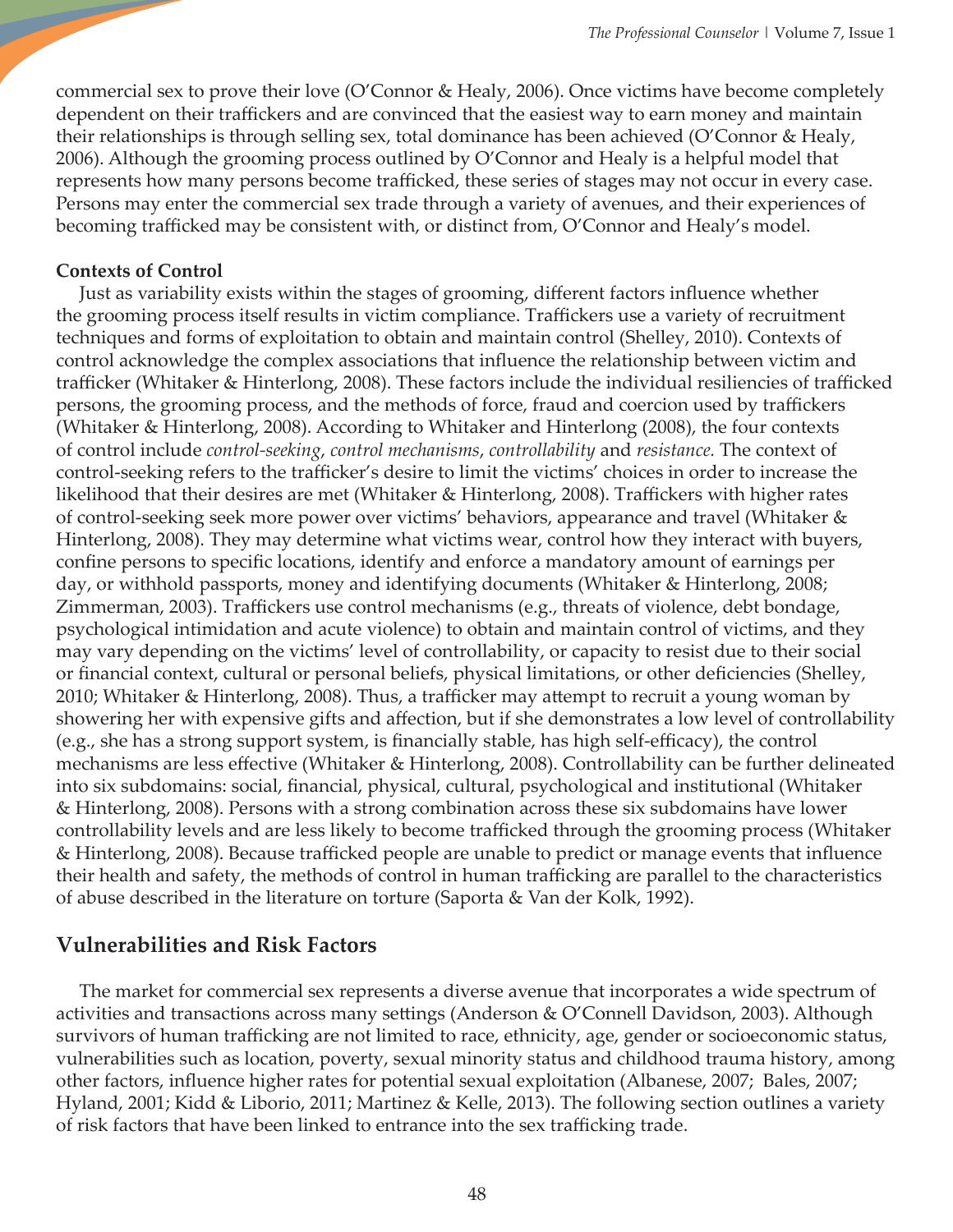#### **Location as Risk Factor**

 Within the global human trafficking industry, there are *origin* and *destination* countries that influence the direction of movement and likelihood that persons become victims of forced sexual exploitation (Bales, 2007). Often, third world countries are origin countries characterized by locations with a large supply of available victims (Bales, 2007). The country may be in a state of conflict and social unrest or have high rates of poverty, government corruption and a lack of viable employment opportunities (Bales, 2007). Because trafficking is strongly linked to rates of poverty and minimal employment opportunities (Loff & Sanghera, 2004), many people willingly go with traffickers believing they will receive better opportunities abroad and can send money home to their families (Chung, 2009). Once recruited from origin countries, survivors are transported to destination countries, characterized by locations with high demand for commercial sex (Bales, 2007). Some locations, such as the United States, are *bidirectional* countries, in which victims are both recruited and put to work (Farr, 2005).

 Although many persons become trafficked across international borders, the majority of victims in the United States are trafficked domestically (U.S. Department of State, 2009), with an increase of minors recruited from the Midwest (Williamson & Prior, 2009). In a study of 13 youth involved with forced sexual exploitation, respondents explained that recruitment occurred on the streets, while walking to friends' houses, with peers, at corner stores, at malls, at their own homes, and waiting to meet with a probation officer outside the juvenile justice center (Williamson & Prior, 2009). In most cases, youth were approached by someone they knew, a mutual acquaintance, or people they recognized from their community (Williamson & Prior, 2009). Thus, counselors need to become familiar with recruitment cities, destination cities and bidirectional cities (Williamson & Prior, 2009). Recruitment and destination cities respectively refer to locations where persons are obtained and transported to meet the growing demand for commercial sex (K. Davis, 2006). Although victims may become recruited and forced into sexual exploitation in any city across the United States, smaller cities in the Midwest have been linked to increased rates of recruitment (K. Davis, 2006). Recruitment cities share similar characteristics, such as access to numerous highways that facilitate victim transportation to destination cities where demand for commercial sex is greatest (K. Davis, 2006). Once obtained, victims are transported to high-demand locations such as Chicago, Detroit and Las Vegas (Wilson & Dalton, 2007. Additional factors that seem to link location to sex trafficking exist. Previous studies have found increased rates of commercial sexual exploitation in areas with higher ratios of females to males (Rao & Presenti, 2012), in places with legalized prostitution (Cho, Dreher, & Neumayer, 2013), and within areas characterized by large populations of transient males such as military personnel, truckers, tourists, and conventioneers (Estes & Weiner, 2002; Farley & Kelly, 2000).

#### **Interpersonal and Intrapersonal Risk Factors**

In addition to location, other vulnerabilities to becoming trafficked exist, including individual, family, peer-related and environmental factors (Williamson & Prior, 2009). Persons from any socioeconomic background, race or ethnicity may become trafficked (McClain & Garrity, 2010). A study exploring the shared characteristics of adolescent females in the commercial sex industry identified low IQ scores and multiple mental health disorders as common factors (Twill, Green, & Traylor, 2010). History of risky or deviant behavior exposes adolescents to increased risk for becoming trafficked. For example, adolescents selling, buying and using drugs all increase the likelihood of crossing paths with a trafficker (McClain & Garrity, 2010; Walsh & Donaldson, 2010). Additional risk factors such as poverty, unemployment, isolation, low self-efficacy, drug addiction and history of physical and sexual abuse have been linked with entrance into the sex trafficking industry (Bales, 2007; Kidd & Liborio, 2011). Although not all trafficked persons have histories of childhood abuse (Chudakov, Ilan, Belmaker, & Cwikel, 2002), persons forced into sexual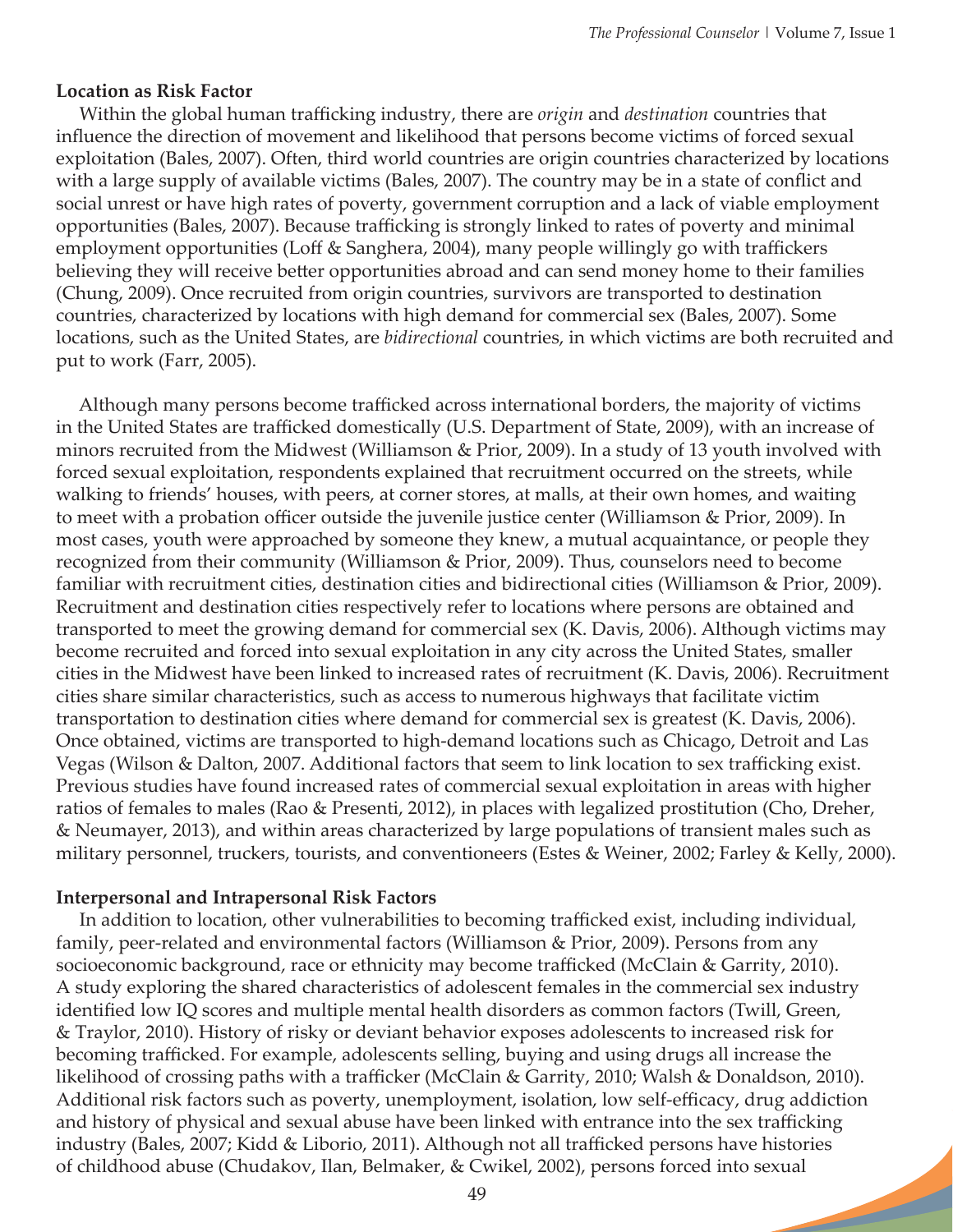exploitation have commonly experienced violence prior to becoming trafficked, which increases their vulnerability to entering the sex trafficking trade and influences the greater likelihood of developing future mental health concerns (Hossain et al., 2010).

#### **Homelessness and Sexual Minority Status as Risk Factors**

 Runaway, homeless or throwaway children are recruited into trafficking rings and exposed to extreme forms of abuse (Estes & Weiner, 2002). Many are killed as a result of violence or from diseases incurred from their sexual victimization (Estes & Weiner, 2002; Mitchell, Finkelhor, & Wolak, 2010). Adolescents are typically approached by traffickers within 48 hours of living on the street (Jordan, Patel, & Rapp, 2013). Traffickers are predatory in nature and adept at identifying vulnerable persons in need of safety, security and protection (Albanese, 2007; Jordan et al., 2013). LGBT persons are especially at risk of forced sexual exploitation due to increased rates of high-risk behaviors and homelessness (Martinez & Keele, 2013). According to the National Coalition for the Homeless (2009), sexual minority youth are twice as likely to experience sexual abuse before the age of 12 and are 7.4 times more likely to become victims of sexual violence. Counselors working with LGBT adolescents must assess their clients' histories and explore whether they have engaged in survival sex or substance abuse or have been homeless. *Survival sex* is characterized by the exchange of sexual acts for shelter, food, money, protection, favors or other resources (Estes & Weiner, 2002; Williams & Frederick, 2009). It is important to note that persons from stable families may become trafficked. Young women may go willingly with friends to parties and become enamored with charming men involved in the sex trafficking trade or become flattered by the attentions of predatory older men (Chesnay, 2013). According to a study conducted by Raphael and Myers-Powell (2010) that interviewed 25 ex-pimps in Chicago, the prime candidate for recruitment was a blonde runaway.

## **Social Media and Internet Use as Risk Factor**

 Free access and anonymity with the Internet has created greater opportunity for offenders to purchase sex online where a wider variety of options exist (Chung, 2009; McCarthy, 2010; Raphael & Myers-Powell, 2010). Social media Web sites such as Myspace, Twitter and Facebook have been identified as a frequent tool used by traffickers to recruit adolescents into the sex trafficking trade (Demir, 2010; Jordan et al., 2013; Raphael & Myers-Powell, 2010; Williamson & Prior, 2009). Offenders cited the use of social media Web sites to contact, groom and connect with their victims, whereas online advertisement Web sites such as Craigslist were used to sell their victims (Raphael & Myers-Powell, 2010).

 Adolescents with low levels of self-efficacy may be at increased risk for victimization due to higher rates of social media use. According to the Pew Research Center (2013), 74% of adults online use social networking sites, with young adults ages 18 to 29 representing the vast majority of social media users. Research exploring the relationship between social media use and the well-being of young adults has yielded significant findings that promote a deeper understanding of how traffickers select and recruit victims online. A study conducted by Meier and Gray (2014) linked photo activity on Facebook with greater than ideal internalization and self-objectification. Michikyan, Subrahmanyam, and Dennis (2014) additionally discovered that young adults experiencing emotional instability were more strategic in their online self-presentation, presumably to seek reassurance. Social networking site use also has been found to increase levels of self-efficacy, satisfy a need for belonging and improve self-esteem in college-aged students (Gangadharbatla, 2008). Upon examination of these pre-existing vulnerabilities, counselors can acquire a deeper understanding of how the grooming process may result in trauma bonds and entrance into the sex trafficking trade. For at-risk adolescents that lack a strong support system, experience low levels of self-efficacy and seek affirmation through their social media presence, online connections with traffickers may satisfy their deep desires for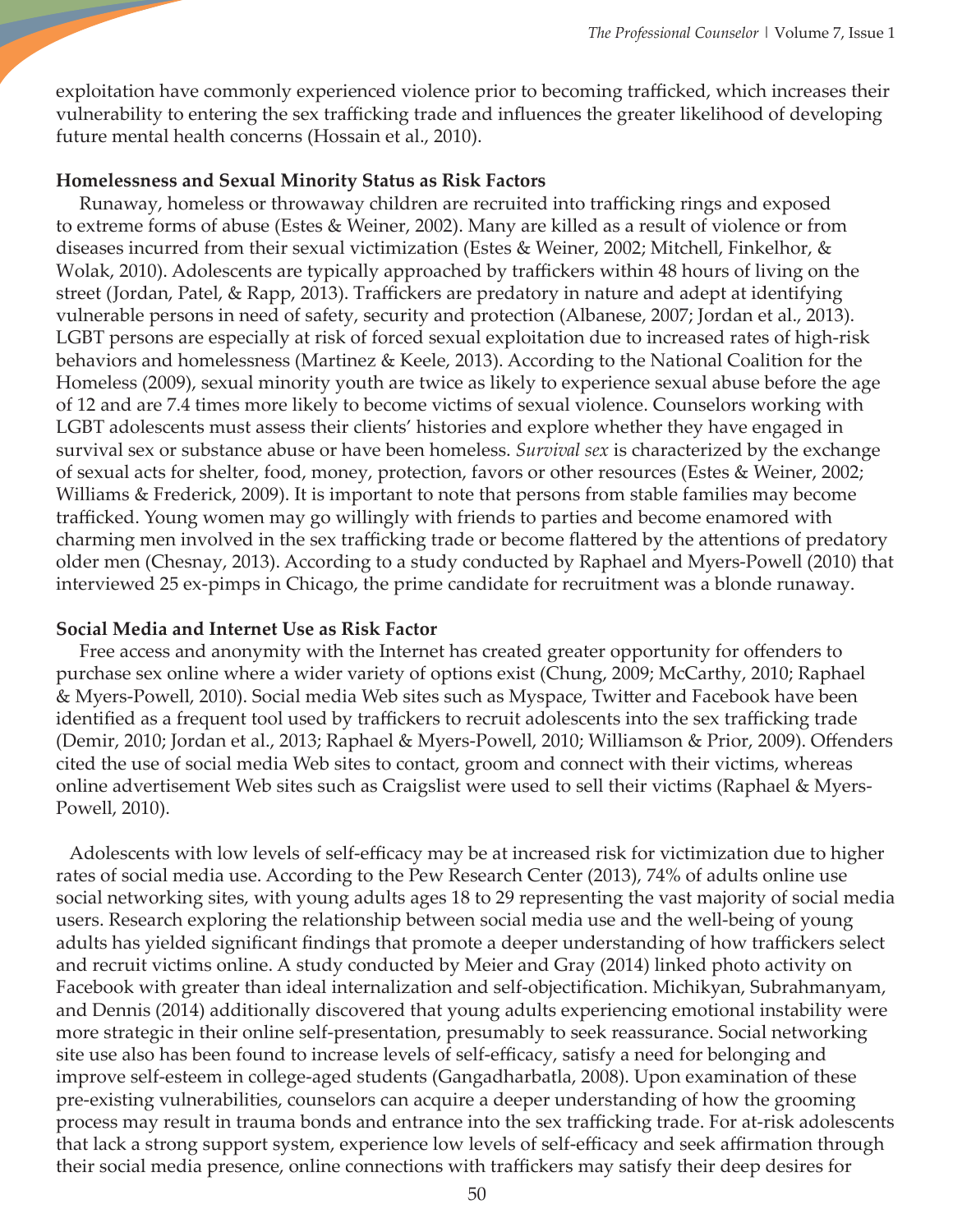validation. Because traffickers are predatory in nature and gravitate toward vulnerable persons with low self-efficacy and high rates of controllability, counselors working with adolescents and young adults should provide education on topics related to Internet safety and the consequences of promoting a sexually suggestive online presence.

# **Possible Signs of Trafficking**

 Counselors working with at-risk populations (e.g., clients with addictions, and a history of homelessness and trauma) must recognize the possible signs that clients are being trafficked. Because many victims remain invisible to law enforcement (Hyland, 2001) and counselors, the identification and treatment of victims represents one of the greatest challenges in working with this population (McClain & Garrity, 2010). According to Polaris (2015), a variety of indicators exist that may suggest forced exploitation.

## **Signs of Trafficking in Mental Health Settings**

 Counselors and other helping professionals should assess clients for signs of trafficking, including instances in which clients are under 18 and providing commercial sex acts, have a controlling older boyfriend, work excessively long or unusual hours, or have few personal possessions (Polaris, 2015). Within behavioral health settings, clients may present as fearful, anxious, depressed, submissive or tense with avoidant eye contact (Polaris, 2015). Trafficked persons rarely seek counseling independently and have likely endured intense, ongoing victimization and may present with depression, dissociative reactions, suicidal ideation, post-traumatic stress disorder, feelings of guilt, shame and self-mutilation (Chesnay, 2013). Clients also may have histories of solicitation charges, substance use issues, or a need for safe and stable housing, lack a strong support system, and have visible bruises or branding (Chesnay, 2013; Hyland, 2001; Jordan et al., 2013). *Branding* refers to a method of identification used by traffickers to indicate ownership and may be tattoos or carvings (Jordan et al., 2013; Shared Hope International, 2016). It is the author's experience that some clients that become addicted to opiates by their oppressors are forced to inject in locations on their bodies that will not detract from their overall marketability as a reusable commodity. In many cases, these locations include the inner thighs or between the fingers or toes. As one anonymous survivor (a client of the author) explained, "Nobody is going to buy someone with track marks." A trend exists in which offenders trafficking drugs are beginning to traffic people (Shelley, 2010). Whereas drugs can be sold once, people can be sold repeatedly and thus represent a more profitable and less risky business venture (Neville & Martinez, 2004; Shelley, 2010).

# **Signs of Trafficking in Medical Settings**

 Trafficked persons may present in health care settings, although these instances occur at a low rate. Persons are only allowed to seek medical attention when traffickers believe their condition prevents monetary gain, at which point they can become disposable (Chesnay, 2013; Neville & Martinez, 2004). Medical issues associated with trafficked survivors within health care settings may include sexually transmitted infections, pregnancy, history of unsafe abortions, chronic pain, malnutrition, substance use issues, and sleep deprivation (Chesnay, 2013; Estes & Weiner, 2002). Counselors and medical professionals may additionally note that trafficked survivors struggle during a mental status exam (Chesnay, 2013). Due to a combination of working long hours, exhaustion, and frequent transportation to and from locations, trafficked persons may respond incorrectly to questions regarding time, place and person (Chesnay, 2013).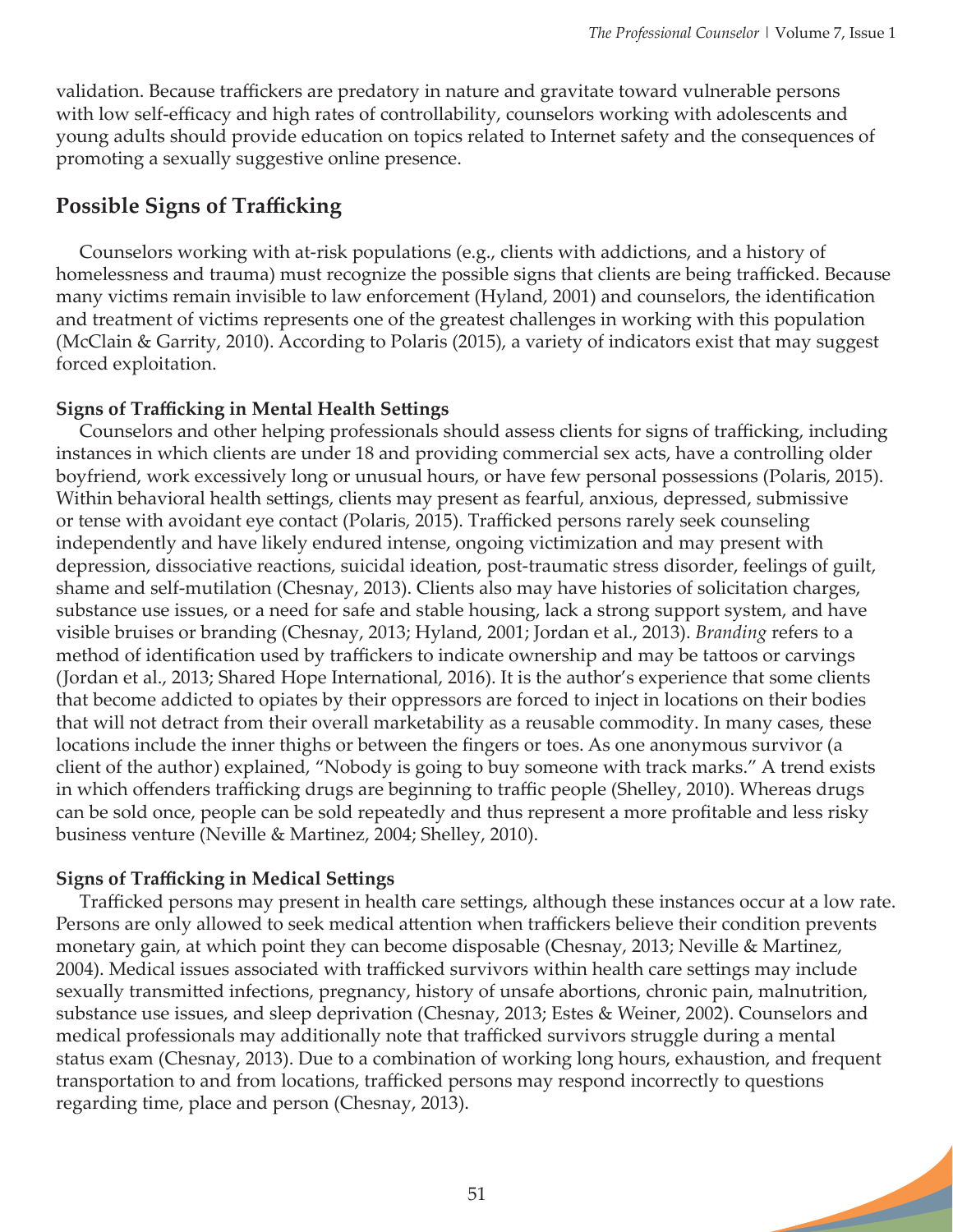## **Signs of Trafficking in School Settings**

 School counselors need to be mindful of signs that students are being trafficked. Adolescents may be trafficked out of their own homes and transported to and from school by their oppressor (U.S. Department of Education, 2013). Possible signs that students are being trafficked within educational settings include references to frequent travel to other cities, signs of bruising, presence of depression, anxiety, or fear, coached or rehearsed responses to questions, and inappropriate dress based on weather conditions (U.S. Department of Education, 2013). Additionally, school counselors need to be mindful of children who have significantly older boyfriends or girlfriends, describe concern for the safety of family members if they disclose, or care for children that are not family members (U.S. Department of Education, 2013). When a child is being sex trafficked, they may be absent from school or miss periods of time while being sold to other communities (Williamson & Prior, 2009).

# **Challenges of Working With Trafficked Clients**

 Counselors may experience feelings of frustration and helplessness upon discovery that clients are rarely willing to leave their traffickers despite their dire situations. It is important to remember that many adolescents who become sex trafficked experience neurological effects from childhood physical, emotional and sexual trauma that inhibits their abilities to make pragmatic choices or escape their traffickers (Reid & Jones, 2011). The presence of chronic fear can inflict barriers to cognitive processing and decision making, which explains why some survivors do not escape when the opportunity arises (Loewenstein, Weber, Hsee, & Welch, 2001; Logan, Walker, Jordan, & Leukefelt, 2006). Due to the familiarity of unhealthy relationships and the lack of self-efficacy required to pursue change, childhood victims of sexual trauma are more likely to accept situations characterized by abuse (Reid & Jones, 2011). Counselors are encouraged to seek supervision, connect with colleagues and practice regular self-care routines in order to avoid experiencing burnout, secondary trauma, and compassion fatigue when working with this population.

 Counselors working with trafficked clients are often faced with a series of challenges since an intervention modality specific to sex trafficked survivors has not yet been developed (Jordan et al., 2013). Although a small body of research exists on the health consequences associated with human trafficking, limited research has explored the mental health consequences of trafficking (Hossain et al., 2010; Tsutsumi et al., 2008). Current treatments are borrowed from evidence-based interventions originally developed for post-traumatic stress disorder and survivors of domestic violence, slavery and captivity (Jordan et al., 2013).

#### **Assess Client's Current State**

 Whether providing individual or group counseling to sex trafficked clients, several treatment considerations should be examined. First, counselors should assess whether the client is currently being trafficked or whether a sex trafficking history exists. Naturally, the counselor's role will differ significantly depending on the client's present situation. In the author's experience, clients that are currently trafficked rarely seek mental health services independently. Instead, clients may present to counseling as the result of court mandates associated with drug or solicitation charges. Clients that are currently trafficked often resist help from mental health providers and avoid reporting due to well-founded fears of physical violence or threats of retribution if they disclose their situation (Flores, 2010). Therefore, building strong rapport with sex trafficked clients is critical (Chesnay, 2013). Because of the fraud and deception used by traffickers during the grooming process, many trafficked persons demonstrate marked difficulty with trusting others (Belser, 2005). It is essential that counselors build trust with the client by demonstrating unconditional positive regard, empathy and authenticity. Counselors may support clients by developing individualized safety plans and sharing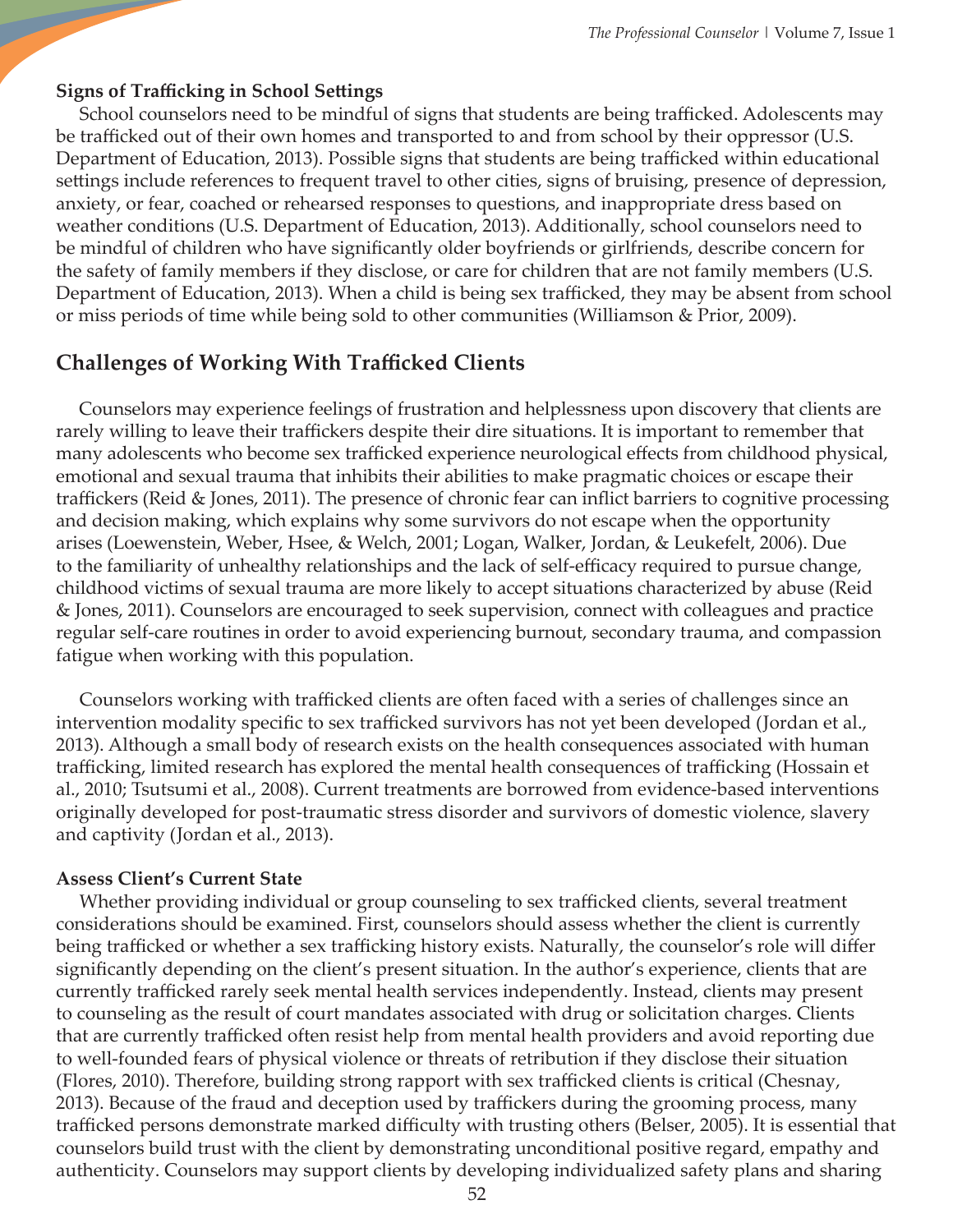valuable resources (e.g., The National Human Trafficking Hotline: 1-888-373-7888). Once a strong therapeutic relationship has been established, counselors may begin pursuing a variety of counseling goals, including psychoeducation, supporting clients through the stages of personal change, engaging in group counseling, medication management, addressing substance use issues, and promoting reintegration through education and job training.

 Counselors working with sex trafficked survivors must assess whether the client has access to necessary resources, including housing, food, water, shelter and medicine. Ensuring that survivors are equipped with safe and stable homes minimizes the likelihood that they are simply returning to the same endangering conditions (Feingold, 2005). Counselors should work with sex trafficked clients to explore the circumstances that increased their risk for sexual exploitation. Once the situations are identified, counselors must work collaboratively with clients to create a sustainable maintenance promotion plan. Chesnay (2013) explained that once basic physiological needs and safe housing are obtained, mental health professionals can begin reframing the client's worldview from "victim" to "survivor" to "thriving survivor."

#### **Asking Helpful Questions**

 In addition to taking the client's trafficking situation into consideration, it is important to remain mindful of the language used when working with this population. Clients will rarely, if ever, identify with the term *trafficked* and also are likely to struggle with identifying their partner and protector as a *pimp* or *trafficker* (Chesnay, 2013)*.* Trafficked clients may explain that they are working to help their boyfriends (Priebe & Suhr, 2005). Counselors and other mental health professionals are encouraged to accept the client's identified terms and work within their individual framework (Chesnay, 2013).

 Providing psychoeducation on the process, rates and prevalence of sex trafficking may be beneficial for clients to promote insight. Educational modalities that shift pertinent information from general to specific may be helpful in gradually exposing clients to difficult concepts. Counselors should work collaboratively with clients to identify salient issues and validate their experiences to promote recognition and exploration on the effects of trafficking. Counselors may use statements such as, *"Many young adolescents living on the streets feel scared and find someone to protect and care for them. I wonder whether this is true for you?"* Or, *"Some people care so much about their partners that they feel obligated to prove their love and begin doing things they are not really comfortable with. I am curious whether this has been your experience as well?"* Offering opportunities for clients to disclose information in a safe, nonjudgmental and accepting environment can increase client insight, promote counselor awareness of client history and facilitate therapeutic growth. Additionally, counselors should determine whether clients have access to safe and stable housing. If basic physiological needs are not met, clients may struggle to focus on higher order needs such as developing a safety plan or emotion regulation.

#### **Assess Client's Stage of Change**

 For clients that are currently trafficked, the stages of change outlined by Norcross, Krebs, and Prochaska (2011) may be a helpful tool for examining clients' willingness to engage in counseling. Clients in the *precontemplation* stage may respond positively to counseling strategies aimed at increasing education and awareness. When clients present in the stage of *contemplation,* counselors may be most supportive by exploring client ambivalence. Counselors may facilitate costs and benefits analyses with the client regarding their current predicaments. Regardless of the client's stage of change it is important that counselors do not force the client to leave their oppressor. This may put the client, their families and other loved ones at risk (Flores, 2010). Instead, counselors must listen, affirm and provide the client with resources such as the trafficking hotline and empower them to call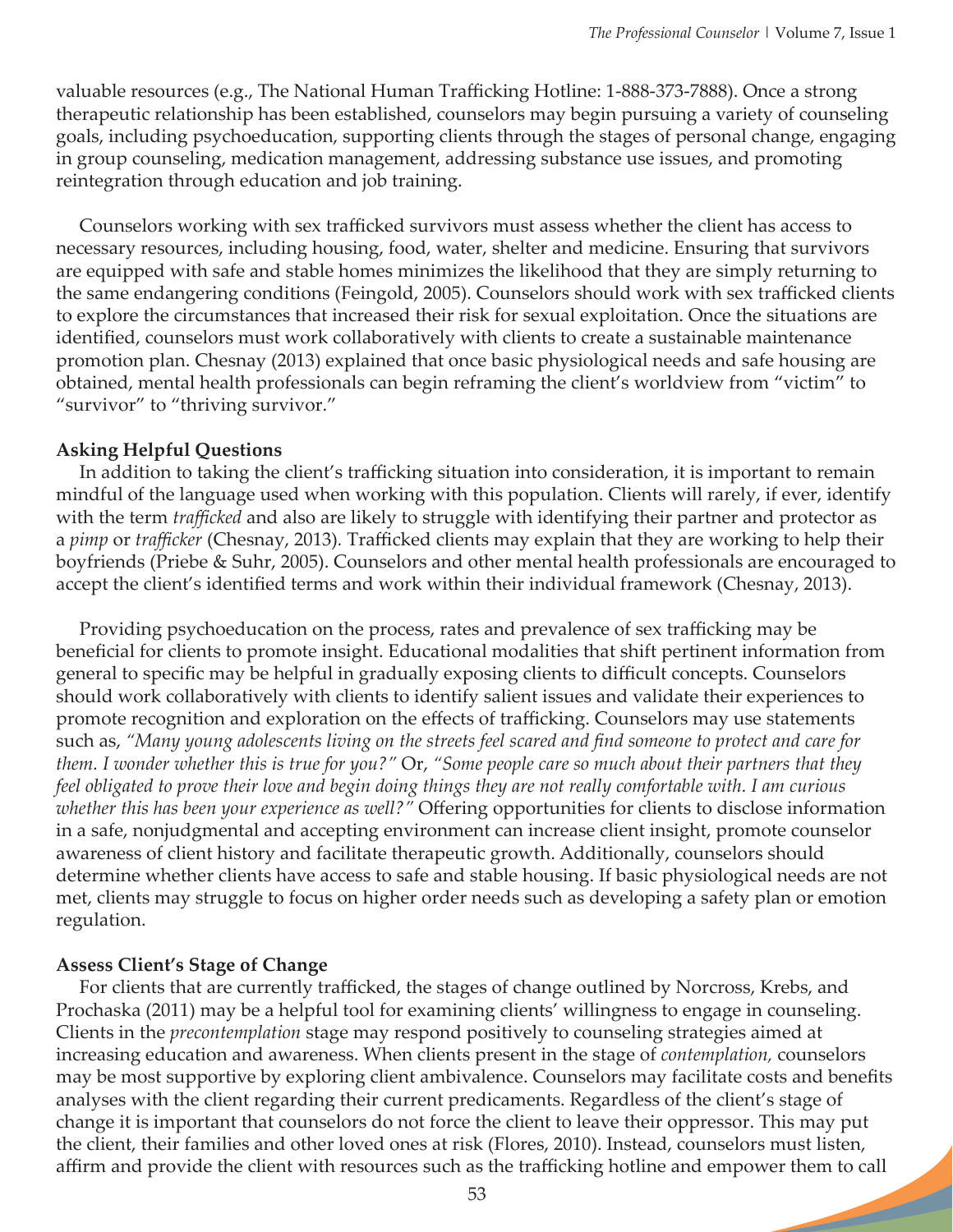when ready. It is important that counselors assess the severity and duration of trafficking-related abuse and recognize how these experiences influence recovery time (Hossain et al., 2010). In a sample of 204 trafficked girls and women, the presence of sexual violence during a trafficking experience had an independent effect on mental health symptoms (Hossain et al., 2010). Hossain and colleagues (2010) concluded that persons trafficked for longer periods of time have an increased likelihood of abusive episodes and prolonged feelings of entrapment, alienation, loss of control, humiliation and helplessness—all of which are associated with developing mental health disorders in the future. Counselors can better accommodate the needs of persons that have been trafficked for longer periods of time by providing longer duration post-trafficking care.

## **Assess Entrance Into Trafficking**

 Other treatment considerations pertain to the process through which clients became trafficked. Clients recruited and controlled through a grooming process may struggle to identify their captors as oppressors due to the presence of a trauma bond (United States Department of Health and Human Services, n.d.). Cases also exist in which clients have been trafficked by family members or sold to traffickers by their parents (Shelley, 2010). In some instances, adolescents and children are forced into sexual exploitation by their parents or siblings in order to support drug addictions or to avoid financial burdens (Estes & Weiner, 2002). One survivor, a client of the author, reported that a family member diagnosed with schizoaffective disorder trafficked her for a period of 2 months. The client described how the family member would hold a firearm to his neck and threaten to commit suicide if she did not provide him with heroin. The client explained how she felt forced to complete commercial sex acts with drug dealers, as this strategy was the quickest and easiest way to obtain illicit substances within her impoverished community. Counselors should work to identify their biases regarding how persons are trafficked, and by whom, in order to identify survivors and provide appropriate services.

# **Counseling Sex Trafficked Clients**

Counselors working with sex trafficked survivors should be prepared to employ a variety of trauma-sensitive interventions to support the individual needs of each client. Trauma-sensitive interventions identify *safety* as the foundation for working with persons to eliminate self-harm, develop trustworthy relationships, overcome challenges, promote wellness and remove themselves from dangerous situations (Najavits, 2002). Helping traumatized clients to regain a sense of control is critical (Goodman & Calderon, 2012). For example, counselors may use mindfulness-based activities such as body scans and body awareness exercises to help clients differentiate between current and past experiences (Rothschild, 2000). Counselors can use other mindfulness techniques, such as focusing on the present and emphasizing the mind-body connection, to help clients identify and reduce the somatic symptoms of arousal when no threats are present (Goodman & Calderon, 2012). Finally, counselors can help clients practice imagining, and returning attention to, comforting images to increase their sense of safety and decrease arousal (Goodman & Calderon, 2012). Ideally, counselors will empower their clients to redefine their lives not by their pasts, but by their futures (Chesnay, 2013).

## **Creative Interventions**

Creative-based interventions are especially powerful with sex trafficked clients because they provide opportunities for clients to make choices. For clients who have long been told what to do and have lived according to their trafficker's demands, the presentation of choices and sense of control may represent an exciting and difficult challenge. Creative arts interventions have received a great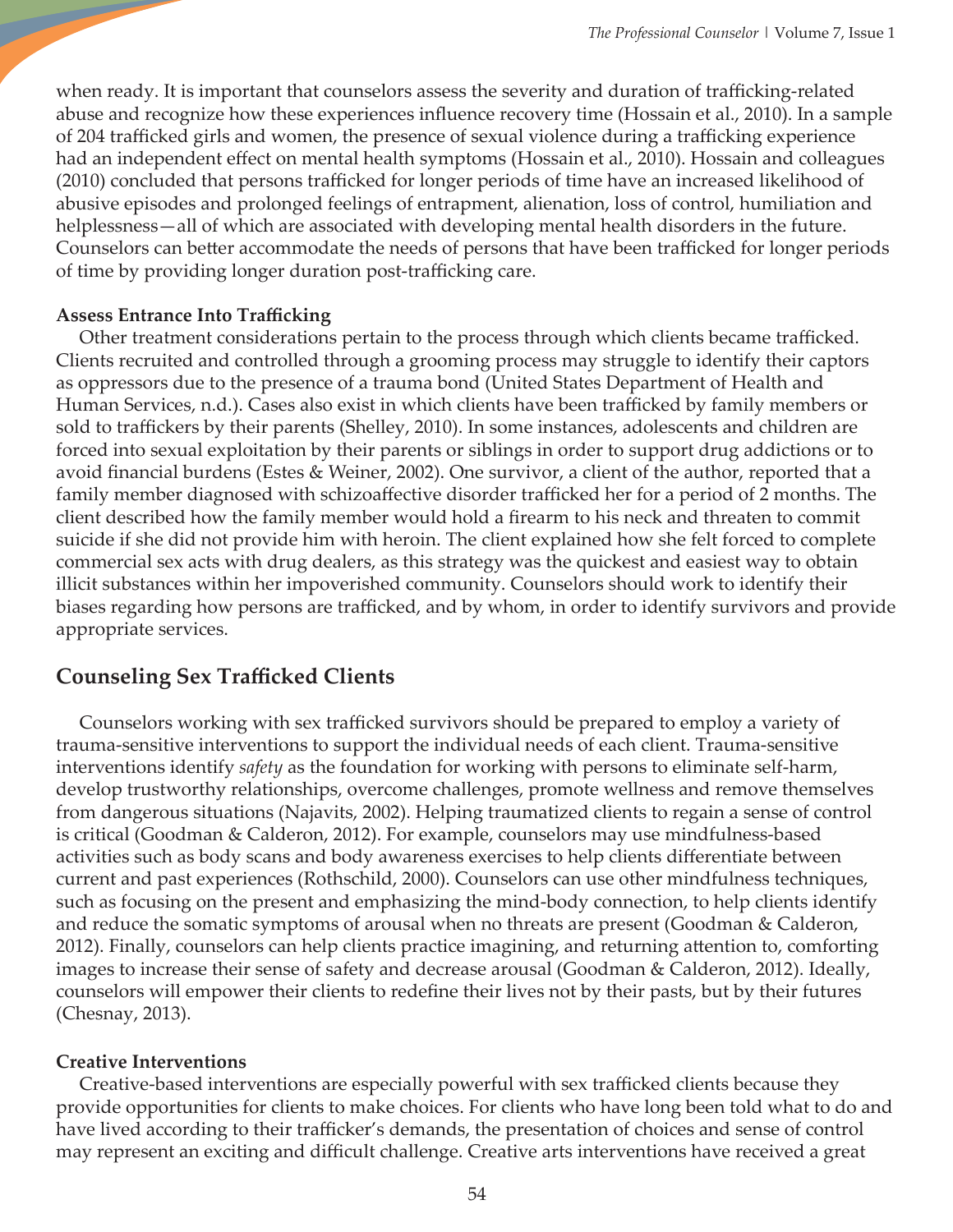deal of empirical support for clients presenting with trauma. Research that investigated resiliency has identified the importance of creativity, humor, flexibility, and movement as effective interventions to improve traumatized clients' self-esteem, hope and prosocial behaviors (Johnson, Lahad, & Gray, 2009; Lahad, 2000; Raynor, 2002). Additionally, therapeutic art has been shown to be efficacious for work with clients presenting with emotional disturbances, grief and loss, low self-efficacy, depression, post-traumatic stress disorder, anxiety, and feelings of guilt and shame (Johnson et al., 2009; Slayton, D'Archer, & Kaplan, 2010). Creative interventions can be used to help clients reframe ideas, shift perspectives, externalize emotions and gain deeper understanding of events (Bradley, Whiting, Hendricks, Parr, & Jones, 2008). According to Lev-Weisel (1998), clients that struggle to find words to describe their traumatic experiences may prefer creative interventions as a means of expression. Counselors can integrate the use of creative and expressive interventions using mandalas or other art mediums to support clients in promoting openness while providing a sense of structure. Future areas of research are needed to determine the efficacy of creative interventions specific to clients with a history of sex trafficking.

## **Cognitive Behavioral Therapies**

Clients with a history of sex trafficking can benefit from cognitive behavioral therapies due to their internalization of derogatory labels (Hickle & Roe-Sepowitz, 2014). Counselors working with trafficked clients can identify and challenge these labels in order to decrease the presence of shame and other meta-emotions (e.g., anger at oneself for feeling shame). Additional evidencebased counseling interventions that may be useful for sex trafficked client populations include Eye Movement Desensitization and Reprocessing with adults (Maxfield, 2003; Shapiro, 1989) and traumafocused cognitive behavioral therapy with children (Cohen, Berliner, & Mannarino, 2010; Cohen, Mannarino, Berliner, & Deblinger, 2000). The use of dialectical trauma-focused cognitive behavioral therapy is effective with both children (Racco & Vis, 2015) and adults with histories of trauma and post-traumatic stress disorder (Wagner, Rizvi, & Harned, 2007). Although trauma-focused cognitive behavioral therapy and dialectical trauma-focused cognitive behavioral therapy have not been tested specifically for sex trafficked populations, research indicates that these modalities are successful in helping children overcome histories of trauma and abuse (Classen, Koopman, Nevill-Manning, & Spiegel, 2001; Cohen & Mannarino, 1997). Future research studies should investigate the efficacy of cognitive behavioral therapies with sex trafficking survivors in order to standardize appropriate treatment methods for this unique population.

# **Group Counseling**

Providing survivors of forced sexual exploitation with an opportunity to participate in group counseling can empower persons to share similar experiences while creating a sense of community and support (Hickle & Roe-Sepowitz, 2014). Peer support is a crucial component for treatment since bearing witness to the similar lived experiences of other survivors provides a unique dimension of support and sense of universality (Chesnay, 2013). Counselors working with trafficked persons may focus on accomplishing a variety of treatment goals, including feeling identification, establishing safety, addressing substance use, countering internalized stigma and labels, providing psychoeducation and establishing healthy boundaries. Shame can be reduced by prompting discussions about taboo and stigmatizing topics within group settings (Hickle & Roe-Sepowitz, 2014). Many trafficked survivors have upheld the belief that they are the only ones who have been trafficked by parents, have engaged in survival sex, or who have been forced into sexual exploitation by boyfriends or girlfriends. According to Estes and Weiner (2002), boys that performed oral sex on adult males as a result of forced sexual exploitation experienced a profound sense of shame. Addressing these foci of shame can help clients recognize the universality of their experiences, build rapport with peers and facilitate trust in the group setting. Counselors should listen openly to the client's stories of shame and receive them with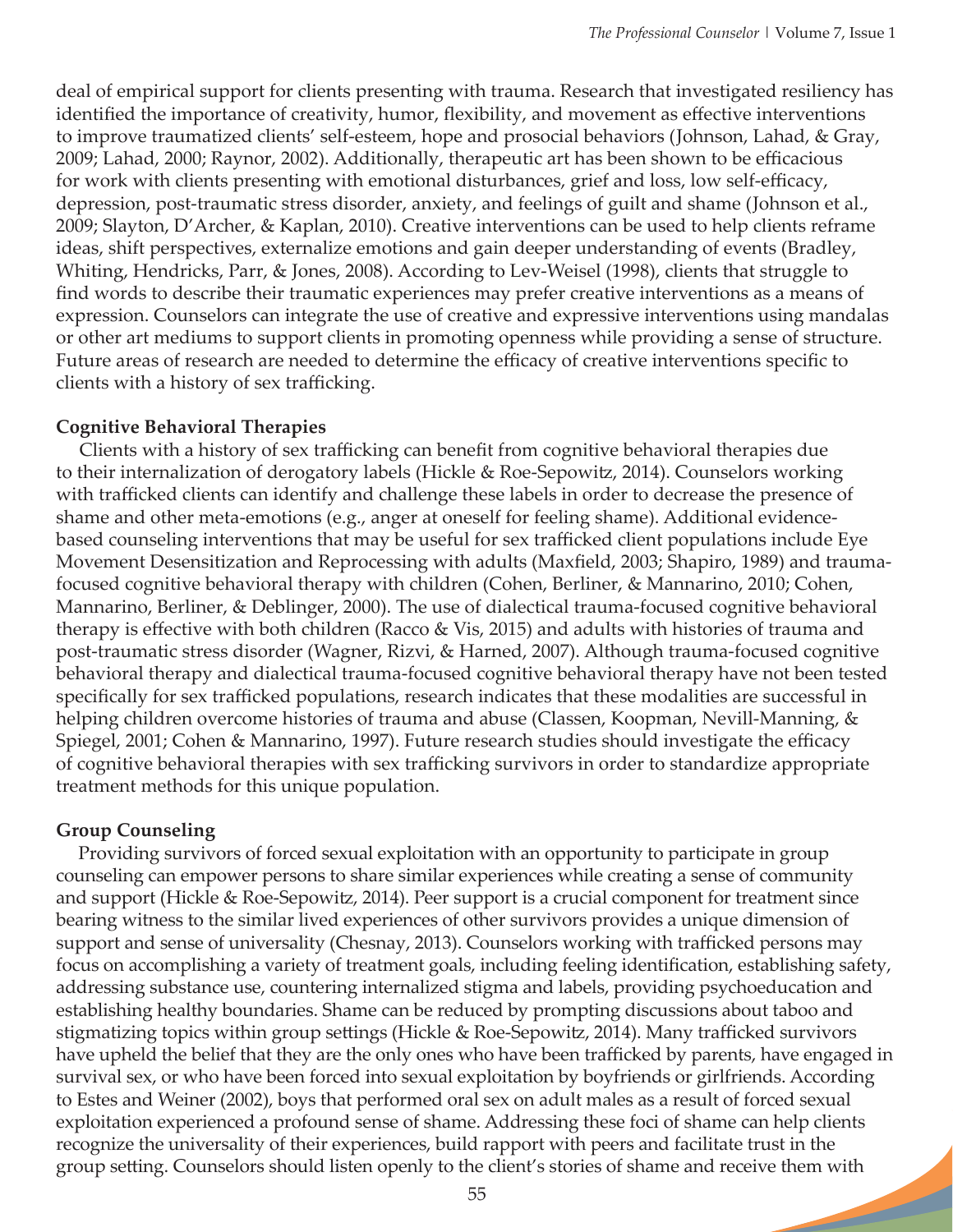empathy in order to dispel their negativistic beliefs. Psychoeducation within group settings can be used to explain how traffickers use coercion and other techniques to recruit young women (Hickle & Roe-Sepowitz, 2014).

 Expressive techniques that allow group members to process trauma experiences without dissociating from the event are beneficial in promoting therapeutic growth (Hickle & Roe-Sepowitz, 2014). Clients can use markers, colored pencils and other artistic mediums to draw, color or write on an outlined body where they feel specific emotions such as pain, shame, anger, fear and guilt (Hickle & Roe-Sepowitz, 2014). Words and pictures from magazines also can be used to represent emotions or past and present states of mind and facilitate the healing process. The author has facilitated mask exercises within group settings to support trafficked clients in identifying and processing their ideal and actual selves. Once completed, the pictures and masks can be processed with other group members and similar or different experiences, emotions and challenges can be discussed.

# **Conclusion**

 Although social and cultural norms, poverty, gendered inequality and childhood history represent important vulnerability factors, the social injustice known as sex trafficking could not occur without the demand for sexual exploitation (Matheson & Finkel, 2013). A deeper understanding is needed to comprehend how persons become trafficked (Whitaker & Hinterlong, 2008). Additionally, a dearth of research remains that identifies specific evidence-based and trauma-sensitive modalities developed specifically for sex trafficked survivors (Chesnay, 2013; Jordan et al., 2013). The experiences, challenges and reflections of the author have been presented with the intention of providing education, support and guidance to other counselors serving this unique population. Regardless of which counseling tools are used, establishing and building a strong therapeutic alliance is a valuable tool that counselors can employ to support sex trafficked persons (Chesnay, 2013). Although challenging at times, establishing rapport requires a nonjudgmental attitude and a willingness to bear witness to clients' experiences, without pointing out what survivors could have done differently (Chesnay, 2013).

 It is important to remember that trafficked persons are often survivors of long-term childhood trauma characterized by instability within the home, childhood sexual trauma and community violence (Bales, 2007; Hossain et al., 2010; Kidd & Liborio, 2011; Williamson & Prior, 2009). Many adolescents were targeted, recruited and trafficked due to pre-existing vulnerabilities and high controllability factors (Whitaker & Hinterlong, 2008). Counselors are tasked with a unique position to provide corrective relational experiences characterized by the nonjudgmental acceptance, support and affirmation desperately needed by this population. Fewer resources and services exist for trafficked survivors than for victims of any other crime (Clawson, Dutch, & Cummings, 2006). Counselors should connect sex trafficked survivors to necessary social service supports, including case management services, safe and stable housing, and services aimed at supporting the successful reintegration of clients into the community through education and job training (Williamson & Prior, 2009). Future areas of research should explore the profiles of traffickers and standardize how mental health and medical providers can better identify, serve, protect, and support trafficked survivors (Bales, 2005). Finally, counselors are called to continue promoting awareness on the prevalence and signs of sex trafficked survivors. Increasing awareness and decreasing demand for sexually exploited persons are the fundamental steps necessary to end the human rights violation of sex trafficking (Chung, 2009; Kotrla, 2010).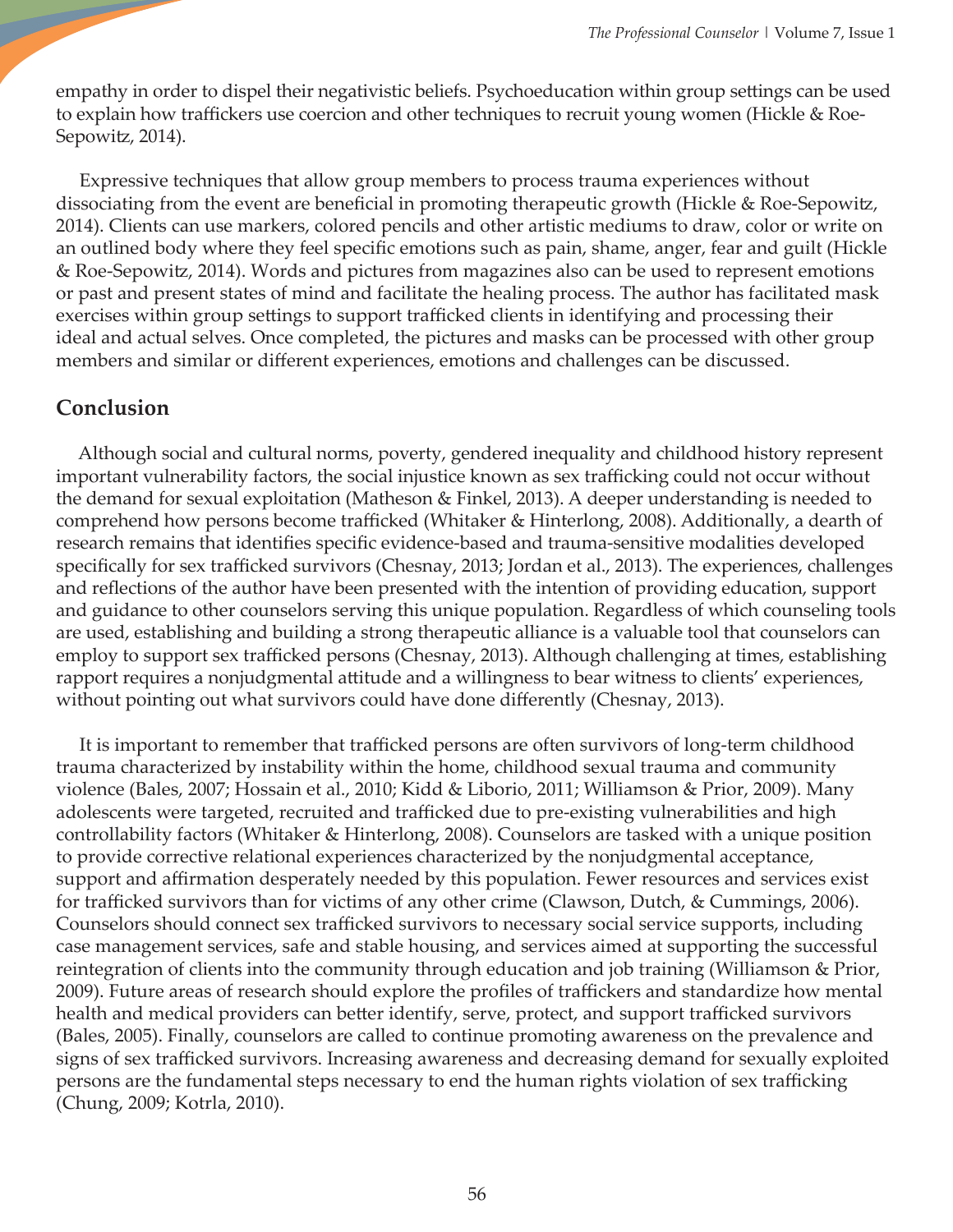*Conflict of Interest and Funding Disclosure*  The authors reported no conflict of interest or funding contributions for the development of this manuscript.

# **References**

- Albanese, J. (2007). *Commercial sexual exploitation of children: What do we know and what do we do about it?* Retrieved from <http://www.ncjrs.gov/pdfFiles1/nij/215733.pdf>
- Anderson, B., & O'Connell Davidson, J. (2003). *Is trafficking in human beings demand driven? A multi-country pilot study.* Retrieved from [https://www.compas.ox.ac.uk/media/ER-2004-Trafficking\\_Demand\\_Driven\\_IOM.pdf](https://www.compas.ox.ac.uk/media/ER-2004-Trafficking_Demand_Driven_IOM.pdf)
- Aradau, C. (2004). The perverse politics of four-letter words: Risk and pity in the securitisation of human trafficking. *Millennium Journal of International Studies*, *33*, 251–277.
- Bales, K. (2005). *Understanding global slavery: A reader.* Berkeley, CA: University of California Press.
- Bales, K. (2007). What predicts human trafficking? *International Journal of Comparative and Applied Criminal Justice*, *31*, 269–279. doi:10.1080/01924036.2007.9678771
- Belser, P. (2005). *Forced labor and human trafficking: Estimating the profits*. Retrieved from [http://digitalcommons.](http://digitalcommons.ilr.cornell.edu/cgi/viewcontent.cgi?article=1016&context=forcedlabor) [ilr.cornell.edu/cgi/viewcontent.cgi?article=1016&context=forcedlabor](http://digitalcommons.ilr.cornell.edu/cgi/viewcontent.cgi?article=1016&context=forcedlabor)
- Beyrer, C. (2001). Shan women and girls and the sex industry in Southeast Asia: Political causes and human rights implications. *Social Science & Medicine*, *53*, 543–550.
- Beyrer, C., & Stachowiak, J. (2003). Health consequences of trafficking of women and girls in Southeast Asia. *The Brown Journal of World Affairs*, *10*, 105–117.
- Bradley, L. J., Whiting, P., Hendricks, B., Parr, G., & Jones, E. G., Jr. (2008). The use of expressive techniques in counseling. *Journal of Creativity in Mental Health*, *3*, 44–59.
- Cahill, T. (1995). *How the Irish saved civilization: The untold story of Ireland's heroic role from the fall of Rome to the rise of Medieval Europe (The Hinges of History).* New York: Random House.
- Chesnay, M. D. (2013). Psychiatric-mental health nurses and the sex trafficking pandemic. *Issues in Mental Health Nursing*, *34*, 901–907. doi:10.3109/01612849.2013.857200
- Cho, S. Y., Dreher, A., & Neumayer, E. (2013). Does legalized prostitution increase human trafficking? *World Development*, *41*, 67–82.
- Chudakov, B., Ilan, K., Belmaker, R. H., & Cwikel, J. (2002). The motivation and mental health of sex workers. *Journal of Sex and Marital Therapy*, *28*, 305–315. doi:10.1080/00926230290001439
- Chung, R. C-Y. (2009). Cultural perspectives on child trafficking, human rights & social justice: A model for psychologists. *Counselling Psychology Quarterly*, *22*, 85–96.
- Classen, C., Koopman, C., Nevill-Manning, K., & Spiegel, D. (2001). A preliminary report comparing traumafocused and present-focused group therapy against a wait-listed condition among childhood sexual abuse survivors with PTSD. *Journal of Aggression, Maltreatment & Trauma*, *4*, 265–288.
- Clawson, H. J., Dutch, N., & Cummings, M. (2006). *Law enforcement response to human trafficking and the implications for victims: Current practices and lessons learned.* Retrieved from [http://www.ncjrs.gov/pdffiles1/nij/](http://www.ncjrs.gov/pdffiles1/nij/grants/216547.pdf) [grants/216547.pdf](http://www.ncjrs.gov/pdffiles1/nij/grants/216547.pdf)
- Cohen, J. A., Berliner, L., & Mannarino, A. (2010). Trauma focused CBT for children with co-occurring trauma and behavior problems. *Child Abuse & Neglect*, 34, 215–224.
- Cohen, J. A., & Mannarino, A. P. (1997). A treatment study for sexually abused preschool children: Outcome during a one-year follow-up. *Journal of the American Academy of Child & Adolescent Psychiatry*, *36*, 1228– 1235.
- Cohen, J. A., Mannarino, A. P., Berliner, L., & Deblinger, E. (2000). Trauma-focused cognitive behavioral therapy for children and adolescents: An empirical update. *Journal of Interpersonal Violence*, *15*, 1202–1223.
- Collingridge, V. (2006). *Boudica: The life and legends of Britain's warrior queen.* Woodstock, NY: Overlook Press.
- Davis, D. B. (2006). *Inhuman bondage: The rise and fall of slavery in the New World.* New York, NY: Oxford University Press.
- Davis, K. Y. S. (2006). *Human trafficking and modern day slavery in Ohio.* Washington, DC: Polaris Project. Retrieved from<http://www.ccv.org/wp-content/uploads/2010/04/Ohio-Report-on-Trafficking.pdf>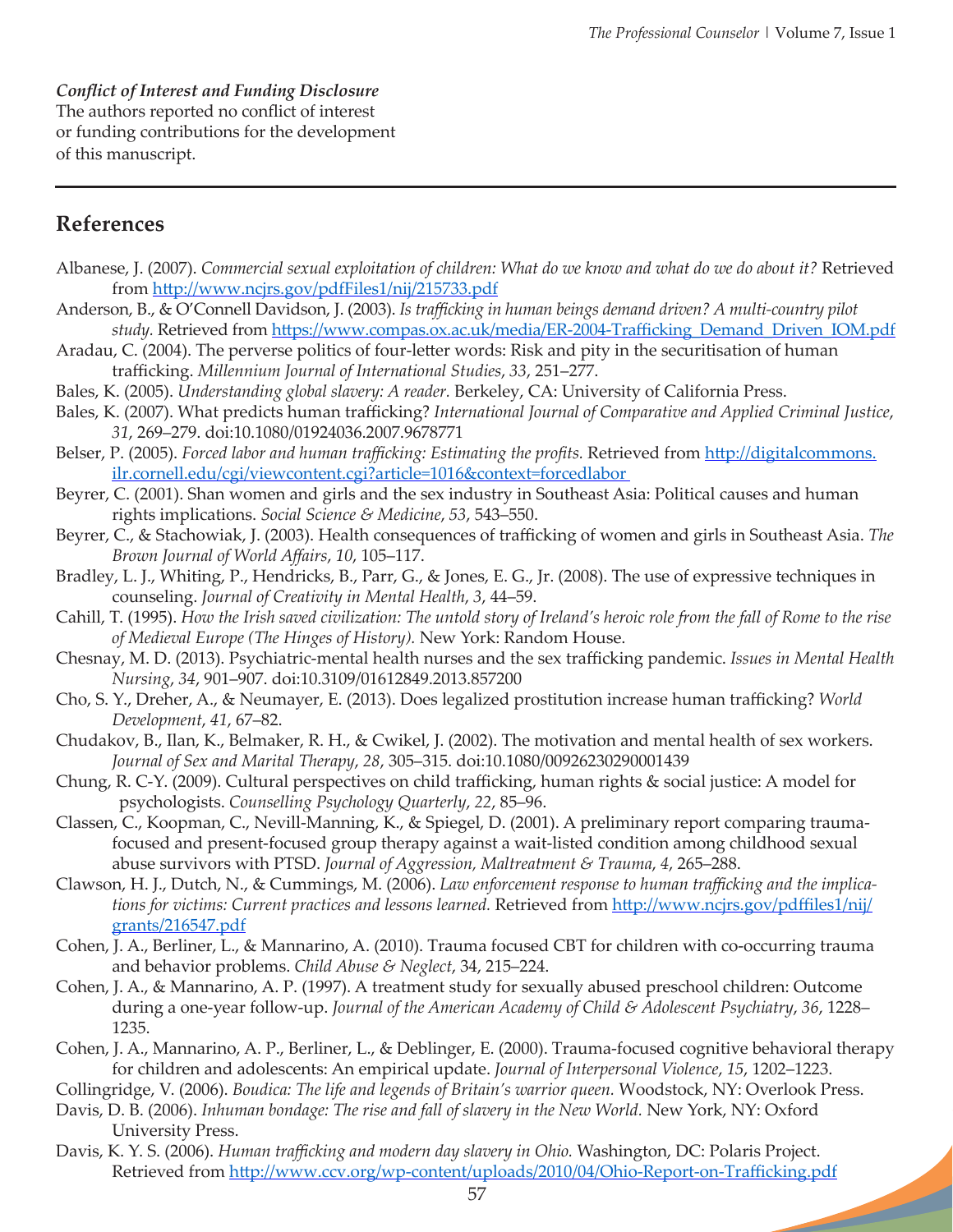- Demir, O. O. (2010). Methods of sex trafficking: Findings of a case study in Turkey. *Global Crime*, *11*, 314–335. doi:[10.1080/17440572.2010.490636](http://dx.doi.org/10.1080/17440572.2010.490636)
- Estes, R. J., & Weiner, N. A. (2002). *The commercial sexual exploitation of children in the U.S., Canada, and Mexico.*  Retrieved from [http://abolitionistmom.org/wp-content/uploads/2014/05/Complete\\_CSEC\\_0estes-weiner.pdf](http://abolitionistmom.org/wp-content/uploads/2014/05/Complete_CSEC_0estes-weiner.pdf)
- Farley, M., & Kelly, V. (2000). Prostitution: A critical review of the medical and social sciences literature. *Women & Criminal Justice*, *11*(4), 29–64.
- Farr, K. (2005). *Sex trafficking: The global market in women and children.* New York, NY: Worth.
- Fedina, L. (2015). Use and misuse of research in books on sex trafficking: Implications for interdisciplinary research, practitioners, and advocates. *Trauma, Violence, and Abuse*, *16*, 188–198. doi:10.1177/1524838014523337
- Feingold, D. A. (2005). Human trafficking. *Foreign Policy*, *150*, 26–30.
- Flores, T. (2010). *The slave across the street: The true story of how an American teen survived the world of human trafficking.* Boise, ID: Ampelon.
- Gangadharbatla, H. (2008). Facebook me: Collective self-esteem, need to belong, and internet self-efficacy as predictors of the iGeneration's attitudes toward social networking sites. *Journal of Interactive Advertising*, *8*(2), 1–28.
- Goldsworthy, A. (2006). *Caesar: Life of a colossus*. New Haven, CT: Yale University Press.
- Goodman, R. D., & Calderon, A. M. (2012). The use of mindfulness in trauma counseling. *Journal of Mental Health Counseling*, *34*(3), 254–268.
- Hagan, J., & McCarthy, B. (1997). *Mean streets: Youth crime and homelessness.* Cambridge, England: Cambridge University Press.
- Herman, J. L. (1992). *Trauma and recovery: The aftermath of violence—from domestic abuse to political terror.* New York, NY: Basic Books.
- Hickle, K. E., & Roe-Sepowitz, D. E. (2014). Putting the pieces back together: A group intervention for sexually exploited adolescent girls. *Social Work with Groups*, *37*, 99–113. doi:10.1080/01609513.2013.8233838
- Hossain, M., Zimmerman, C., Abas, M., Light, M., & Watts, C. (2010). The relationship of trauma to mental disorders among trafficked and sexually exploited girls and women. *American Journal of Public Health*, *100*, 2442–2449.
- Hyland, K. E. (2001). Protecting human victims of trafficking: An American framework. *Berkeley Women's Law Journal*, *16*, 29–71.
- International Labour Organization. (n.d.). *Forced labour, modern slavery and human trafficking.* Retrieved from <http://www.ilo.org/global/topics/forced-labour/lang--en/index.htm>
- International Labour Organization. (2005). *Global report on forced labour in Asia: Debt bondage, trafficking and stateimposed forced labour.* Retrieved from [http://www.ilo.org/global/about-the-ilo/newsroom/news/WCMS\\_07](http://www.ilo.org/global/about-the-ilo/newsroom/news/WCMS_075504/lang--en/index.htm) [5504/lang--en/index.htm](http://www.ilo.org/global/about-the-ilo/newsroom/news/WCMS_075504/lang--en/index.htm)
- Johnson, D. R., Lahad, M., & Gray, A. (2009). Creative therapies for adults. In E. B. Foa, T. M. Keane, M. J. Friedman, & J. A. Cohen (Eds.), *Effective treatments for PTSD. Practice guidelines from the International Society for Traumatic Stress Studies* (pp. 479–490)*.* New York, NY: Guilford Press.
- Jordan, D., & Walsh, M. (2007). *White cargo: The forgotten history of Britain's white slaves in America.* New York: New York University Press.
- Jordan, J., Patel, B., & Rapp, L. (2013). Domestic minor sex trafficking; A social work perspective on misidentification, victims, buyers, traffickers, treatment, and reform of current practice. *The Journal of Human Behavior in the Social Environment*, *23*, 356–369.
- Kidd, S. A., & Liborio, R. M. C. (2011). Sex trade involvement in Sao Paulo, Brazil, and Toronto, Canada: Narratives of social exclusion and fragmented identities. *Youth & Society*, *43*, 982–1009.
- Kotrla, K. (2010). Domestic minor sex trafficking in the United States. *The National Association of Social Workers*, *55*, 181–187*.*
- Laczko, F., & Gramegna, M. A. (2003). Developing better indicators of human trafficking. *The Brown Journal of World Affairs*, *10*, 179–194.
- Lahad, M. (2000). Darkness over the abyss: Supervising crisis intervention teams following disaster. *Traumatology*, *6*, 273–293.
- Lev-Weisel, R. (1998). Use of drawing technique to encourage verbalization in adult survivor of sexual abuse. *The Arts in Psychotherapy*, *25*, 257–262.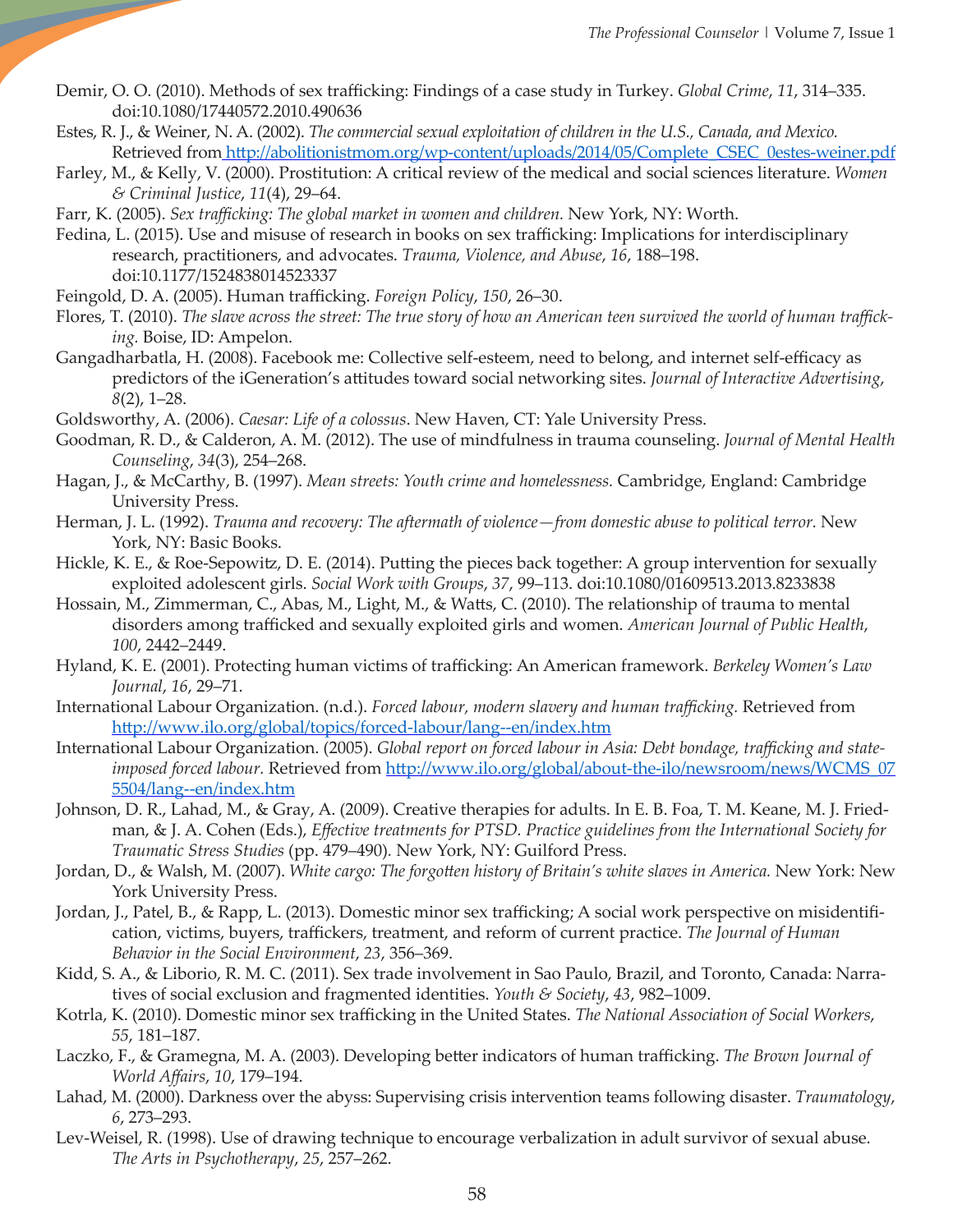Loewenstein, G., Weber, E. U., Hsee, C. K., & Welch, N. (2001). Risk as feelings. *Psychology Bulletin*, *127*, 267–286. Loff, B., & Sanghera, J. (2004). Distortions and difficulties in data for trafficking, *The Lancet*, *363*, 566.

- Logan, T. (2007). *Human trafficking in Kentucky.* Retrieved from [http://www.cdar.uky.edu/CoerciveC](http://www.cdar.uky.edu/Coercive)ontrol/docs/ Human%20Trafficking%20in%20Kentucky.pdf
- Logan, T. K., Walker, R., & Hunt, G. (2009). Understanding human trafficking in the United States. *Trauma, Violence, and Abuse*, *10*(3), 3–30. doi:10.11777/15249=838008327262
- Logan, T. K., Walker, R., Jordan, C. E., & Leukefelt, C. (2006). *Women and victimization: Contributing factors, interventions, and implications*. Washington, DC: American Psychological Association.
- Martinez, O., & Kelle, G. (2013). Sex trafficking of LGBT individuals: A call for service provision, research, and action. *International Law News*, *42*(4), 1–6.
- Matheson, C. M., & Finkel, R. (2013). Sex trafficking and the Vancouver winter Olympic games: Perceptions and preventative measures. *Tourism Management*, *36*, 613–628.
- Maxfield, L. (2003). Clinical implications and recommendations arising from EMDR research findings. *Journal of Trauma Practice*, *2*, 61–81.
- McCarthy, J. A. (2010). Internet sexual activity: A comparison between contact and non-contact child pornography offenders. *Journal of Sexual Aggression*, *16*, 181–195.
- McClain, N. M., & Garrity, S. E., (2010). Sex trafficking and the exploitation of adolescents. *The Journal of Obstetric, Gynecologic, & Neonatal Nursing*, *40*, 243–252. doi:10.1111/j.1552-6909.2011.01221.x
- Meier, E. P., & Gray, J. (2014). Facebook photo activity associated with body image disturbance in adolescent girls. *Cyberpsychology, Behavior, and Social Networking*, *17*, 199–206. doi:10.1089/cyber.2013.0305
- Michikyan, M., Subrahmanyam, K., & Dennis, J. (2014). Can you tell who I am? Neuroticism, extraversion, and online self-presentation among young adults. *Computers in Human Behavior*, *33*, 179–183.
- Mitchell, K. J., Finkelhor, D., & Wolak, J. (2010). Conceptualizing juvenile prostitution as child maltreatment: Findings from the national juvenile prostitution study. *Child Maltreatment*, *15*, 18–36. doi:10.1177/1077559509349443
- Najavits, L. M. (2002). *Seeking safety: A treatment manual for PTSD and substance abuse.* New York, NY: Guilford Press.
- National Center for Missing and Exploited Children. (2014). *Child sex trafficking*. Retrieved from [http://www.](http://www.missingkids.com/1in6) [missingkids.com/1in6](http://www.missingkids.com/1in6)
- National Coalition for the Homeless. (2009). *LGBT Homeless*. Retrieved from [http://www.nationalhomeless.org/](http://www.nationalhomeless.org/factsheets/lgbtq.html) [factsheets/lgbtq.html](http://www.nationalhomeless.org/factsheets/lgbtq.html)
- Neville, S., & Martinez, S. (2004). The law of human trafficking. What legal aid providers should know. *Clearinghouse Review Journal of Poverty Law and Policy*, *37*, 551–556.
- Norcross, J. C., Krebs, P. M., & Prochaska, J. O. (2011). Stages of change. *Journal of Clinical Psychology*, *67*, 143– 154. doi:10.1002/jclp.20758
- O'Connor, M., & Healy, G. (2006) *The links between prostitution and sex trafficking: A briefing handbook*. Retrieved from [http://www.catwinternational.org/Home/Article/175-the-links-between-prostitution-and-sex](http://www.catwinternational.org/Home/Article/175-the-links-between-prostitution-and-sex-trafficking-a-briefing-handbook)[trafficking-a-briefing-handbook](http://www.catwinternational.org/Home/Article/175-the-links-between-prostitution-and-sex-trafficking-a-briefing-handbook)
- Oram, S., Stöckl, H., Busza, J., Howard, L. M., & Zimmerman, C. (2012). Prevalence and risk of violence and the physical, mental, and sexual health problems associated with human trafficking: Systematic review. *PLOS Medicine*, *9*(5), 1–13. doi:10.1371/journal.pmed.1001224
- Pew Research Center. (2013). *Social networking fact sheet*. Retrieved from [http://www.pewinternet.org/fact-sheets/](http://www.pewinternet.org/fact-sheets/social-networking-fact-sheet/) [social-networking-fact-sheet](http://www.pewinternet.org/fact-sheets/social-networking-fact-sheet/)
- Polaris. (2015). *Recognize the signs*. Retrieved from <https://polarisproject.org/recognize-signs>
- Polaris. (2016). *2015 NHTRC annual report.* Washington, DC: Author. Retrieved from [https://humantrafficking](https://humantraffickinghotline.org/resources/2015-nhtrc-annual-report) [hotline.org/resources/2015-nhtrc-annual-report](https://humantraffickinghotline.org/resources/2015-nhtrc-annual-report)
- Priebe, A., & Suhr, C. (2005). *Hidden in plain view: The commercial sexual exploitation of girls in Atlanta.* Atlanta, GA: The Atlanta Women's Agenda.
- Racco, A., & Vis, J.-A. (2015). Evidence based trauma treatment for children and youth. *Child and Adolescent Social Work Journal*, *32*, 121–129.
- Rao, S., & Presenti, C. (2012). Understanding human trafficking origin: A cross-country empirical analysis. *Feminist Economics*, *18*, 231–263.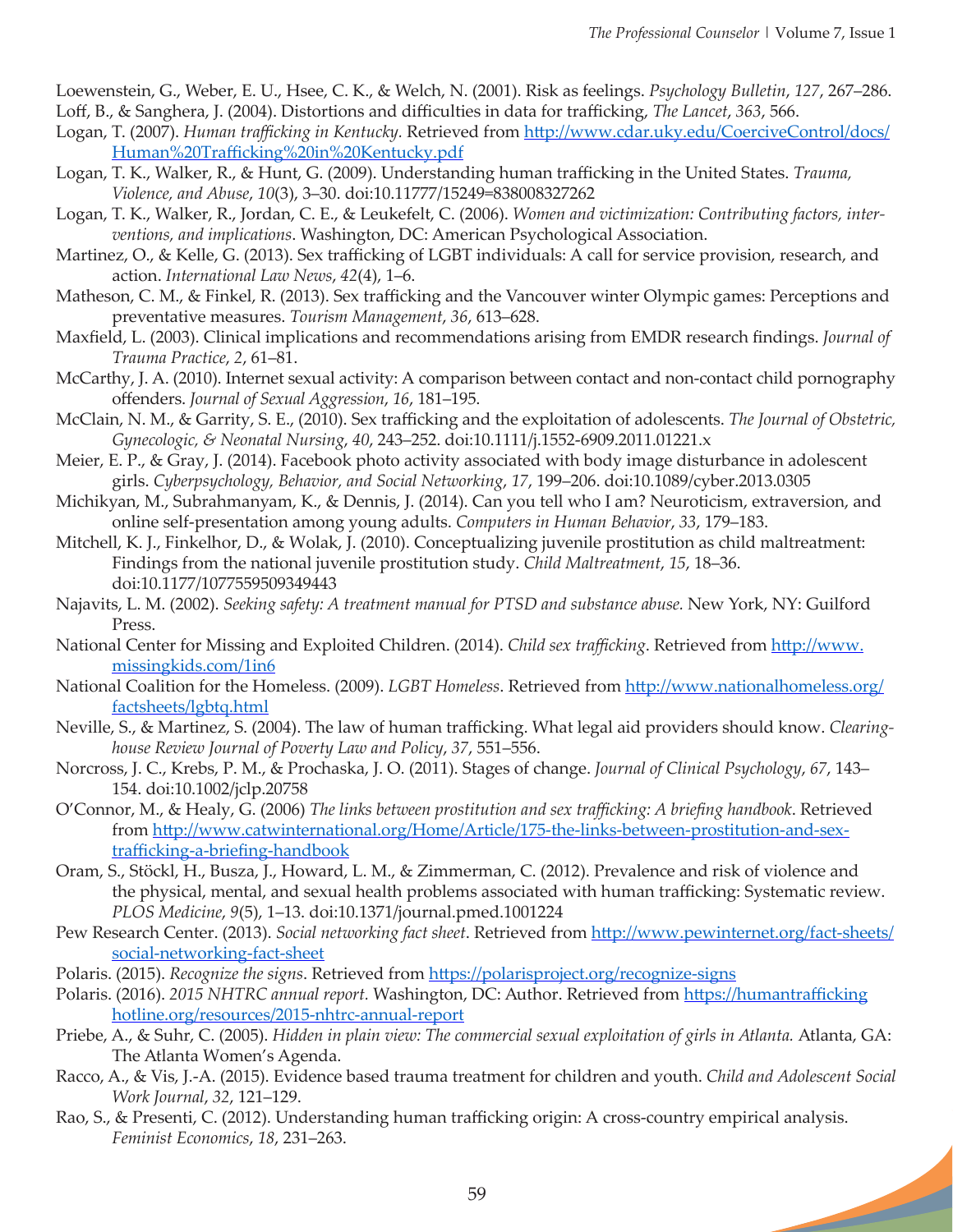- Raphael, J., & Ashley, J. (2008). *Domestic sex trafficking of Chicago women and girls.* Retrieved from [http://www.](http://www.icjia.state.il.us/assets/pdf/ResearchReports/Sex%20Trafficking%20Report%20May%202008.pdf) [icjia.state.il.us/assets/pdf/ResearchReports/Sex%20Trafficking%20Report%20May%202008.pdf](http://www.icjia.state.il.us/assets/pdf/ResearchReports/Sex%20Trafficking%20Report%20May%202008.pdf)
- Raphael, J., & Myers-Powell, B. (2010). *From victims to victimizers: Interview with 25 ex-pimps in Chicago*. Retrieved from [https://law.depaul.edu/about/centers-and-institutes/schiller-ducanto-fleck-family-law-center/](https://law.depaul.edu/about/centers-and-institutes/schiller-ducanto-fleck-family-law-center/Documents/interview_ex_pimps.pdf) [Documents/interview\\_ex\\_pimps.pdf](https://law.depaul.edu/about/centers-and-institutes/schiller-ducanto-fleck-family-law-center/Documents/interview_ex_pimps.pdf)
- Raymond, J. G., D'Cunha, J., Dzuhayatin, S. R., Hynes, H. P., Rodriguez, Z. R., & Santos, A. (2002). *A comparative study of women trafficked in the migration process: Patterns, profiles, and health consequences of sexual exploitation in five countries (Indonesia, the Philippines, Thailand, Venezuela, and the United States)*. Belgium: Coalition Against Trafficking in Women. Retrieved from [http://www.catwinternational.org/Content/Images/](http://www.catwinternational.org/Content/Images/Article/96/attachment.pdf) [Article/96/attachment.pdf](http://www.catwinternational.org/Content/Images/Article/96/attachment.pdf)
- Raynor, C. M. (2002). The role of play in the recovery process. In W. N. Zubenko & J. A. Capozzoli (Eds.), *Children and disasters: A practical guide to healing and recovery* (pp. 124–134). New York, NY: Oxford University Press.
- Reid, J. A., & Jones, S. (2011). Exploited vulnerability: Legal and psychological perspectives on child sex trafficking victims. *Victims & Offenders*, *6*, 207–231. doi:10.1080/15564884.2011.557327
- Rothschild, B. (2000). *The body remembers.* New York, NY: W. W. Norton.
- Saporta, J. A., & Van der Kolk, B. A. (1992). Psychobiological consequences of trauma. In M. Basoglu (Ed.), *Torture and its consequences: Current treatment approaches* (pp. 151–181). Cambridge, England: Cambridge University Press.
- Shapiro, F. (1989). Efficacy of the eye movement desensitization procedure in the treatment of traumatic memories. *Journal of Traumatic Stress*, *2*, 199–223. doi:10.1002/jts.2490020207
- Shared Hope International. (2016). *Trafficking terms.* Retrieved from [http://sharedhope.org/the-problem/traffick](http://sharedhope.org/the-problem/trafficking-terms/) [ing-terms](http://sharedhope.org/the-problem/trafficking-terms/)
- Shelley, L. (2010). *Human trafficking: A global perspective*. New York: Cambridge Universitiy Press
- Silverman, J. G., Decker, M. R., Gupta, J., Maheshwari, A., Patel, V., & Raj, A. (2006). HIV prevalence and predictors among rescued sex-trafficked women and girls in Mumbai, India. *Journal of Acquired Immune Deficiency Syndromes*, *43*, 588–593.
- Silverman, J. G., Decker, M. R., Gupta, J., Maheshwari, A., Willis, B. M., & Raj, A. (2007). HIV prevalence and predictors of infection in sex-trafficked Nepalese girls and women. *Journal of the American Medical Association*, *298*, 536–542.
- Slayton, S. C., D'Archer, J., & Kaplan, F. (2010). Outcome studies on the efficacy of art therapy: A review of findings. *Art Therapy: Journal of the American Art Therapy Association*, *27*(3), 108–119.
- Smith, L., Vardaman, S., & Snow, M. (2009). *The national report on domestic minor sex trafficking: America's prostituted children.* Retrieved from [https://sharedhope.org/wp-content/uploads](https://sharedhope.org/wp-content/uploads/2012/09/SHI_National_Report_on_DMST_2009.pdf)/2012/09/SHI\_National\_Report\_ on\_DMST\_2009.pdf
- Tsutsumi, A., Izutsu, T., Poudyal, A. K., Kato, S., & Marui, E. (2008). Mental health of female survivors of human trafficking in Nepal. *Social Science & Medicine*, *66*, 1841–1847.
- Twill, S. E., Green, D. M., & Traylor, A. (2010). A descriptive study on sexually exploited children in residential treatment. *Child & Youth Care Forum*, *39*, 187–199. doi:10.1007/s10566-010-9098-2
- U.S. Department of Education. (2013). *Human trafficking of children in the United States: A fact sheet for schools.* Retrieved from <https://www2.ed.gov/about/offices/list/oese/oshs/tipfactsheet91913.pdf>
- U.S. Department of Health and Human Services. (2012). *Fact sheet: Human trafficking.* Retrieved from [http://www.](http://www.acf.hhs.gov/endtrafficking/resource/fact-sheet-human-trafficking) [acf.hhs.gov/endtrafficking/resource/fact-sheet-human-trafficking](http://www.acf.hhs.gov/endtrafficking/resource/fact-sheet-human-trafficking)
- U.S. Department of Health and Human Services, Office of the Assistant Secretary for Planning and Evaluation. (n.d.). *Human trafficking into and within the United States: A review of the literature. Retrieved from [http://](http://aspe.hhs.gov/hsp/07/humantrafficking/litrev/index.pdf)* [aspe.hhs.gov/hsp/07/humantrafficking/litrev/index.pdf](http://aspe.hhs.gov/hsp/07/humantrafficking/litrev/index.pdf)
- U.S. Department of State. (2000). *Victims of trafficking and violence protection act of 2000.* Retrieved from [http](http://www.state.gov/j/tip/laws/61124.htm)[://www.](http://www.state.gov/j/tip/laws/61124.htm) [state.gov/j/tip/laws/61124.](http://www.state.gov/j/tip/laws/61124.htm)[htm](http://www.state.gov/j/tip/laws/61124.htm)
- U.S. Department of State. (2009). *Trafficking in persons report 2010.* Washington, DC: Author. Retrieved from [http://](http://www.state.gov/g/tip/rls/tiprpt/2010) [www.state.gov/g/tip/rls/tiprpt/2010](http://www.state.gov/g/tip/rls/tiprpt/2010).
- Wagner, A. W., Rizvi, S. L., & Harned, M. S. (2007). Applications of dialectical behavior therapy to the treatment of complex trauma-related problems: When one case formulation does not fit all. *Journal of Traumatic Stress*, *20*, 391–400.